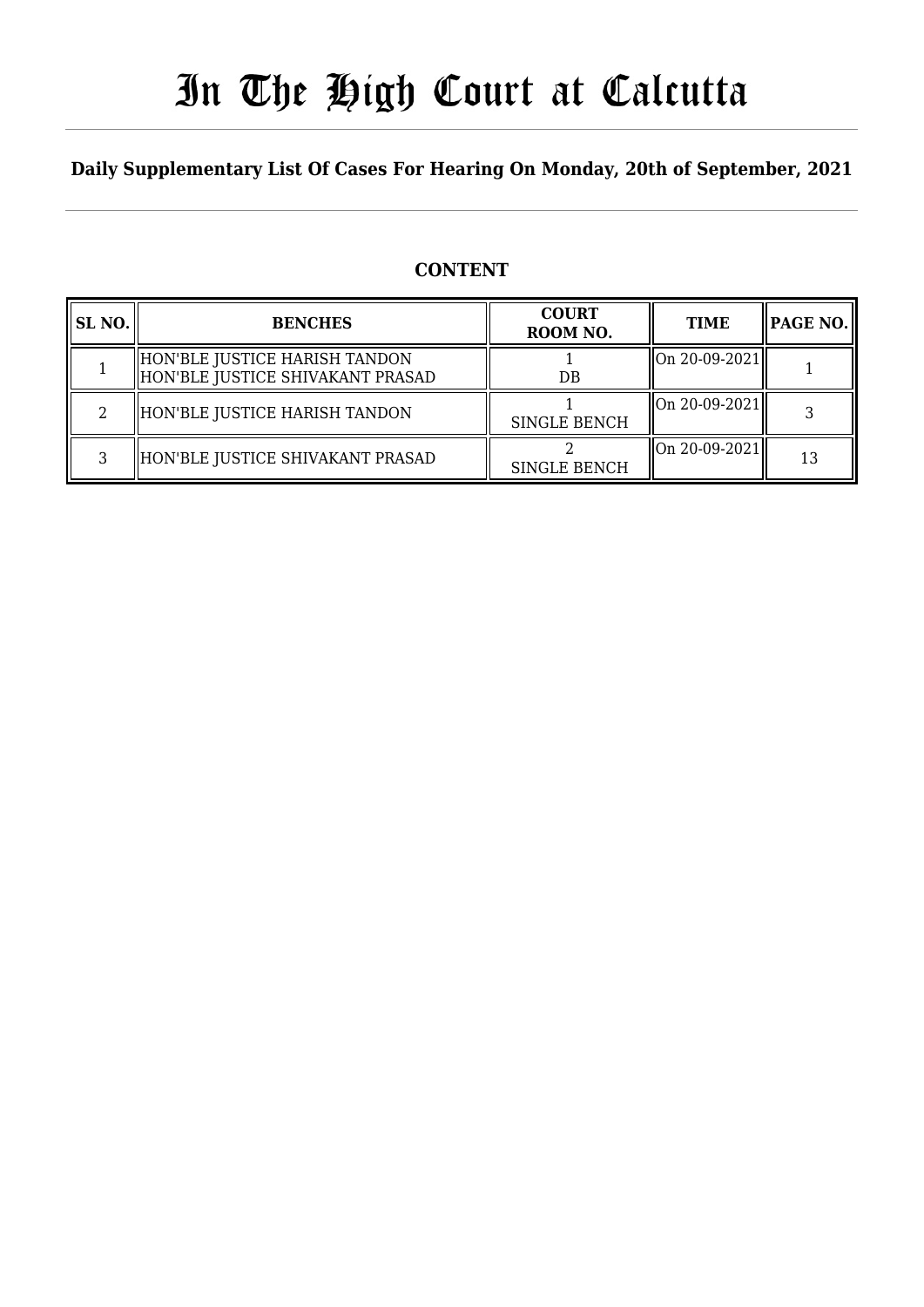

## Calcutta High Court **In The Circuit Bench at Port Blair**

## **Appellate Side**

**DAILY CAUSELIST For Monday The 20th September 2021**

**COURT NO. 1**

**DIVISION BENCH (DB)**

#### **HON'BLE JUSTICE HARISH TANDON HON'BLE JUSTICE SHIVAKANT PRASAD**

|              | <b>FOR JUDGMENT</b>         |                                                                                                   |                                    |                                     |  |  |
|--------------|-----------------------------|---------------------------------------------------------------------------------------------------|------------------------------------|-------------------------------------|--|--|
| $\mathbf{1}$ | MA/6/2018<br>IN WP 163/2016 | THE ANDAMAN AND<br>NICOBAR ADMINISTRATION<br>AND ORS.<br><b>VS</b><br>SHYAMAL CHOWDHURY           | <b>KRISHNA RAO</b>                 | K.VIJAY KUMAR                       |  |  |
|              | IA NO: CAN/1/2021           |                                                                                                   |                                    |                                     |  |  |
| 2            | FMAT/1/2020                 | THE ANDAMAN AND<br>NICOBAR ADMINISTRATION<br><b>VS</b><br>M/S BHIBHU SALES AND<br><b>SERVICES</b> | <b>AJAY KUMAR</b><br><b>MANDAL</b> | <b>GOPALA BINNU</b><br><b>KUMAR</b> |  |  |
| 3            | WP.CT/51/2020               | THE LIEUTENANT<br><b>GOVERNOR AND ORS.</b><br><b>VS</b><br>P. KATHIRESAN AND ANR.                 | <b>KRISHNA RAO</b>                 | <b>G. BINNU KUMAR</b>               |  |  |
|              |                             | <b>FOR ORDERS</b>                                                                                 |                                    |                                     |  |  |
| 4            | FAT/1/2020                  | H.H. BEENA KUMARI<br><b>VS</b><br>DEEPAK RAM                                                      | <b>KRISHNA RAO</b>                 | N.A.KHAN                            |  |  |
| 5            | WP.CT/173/2021              | <b>UNION OF INDIA</b><br><b>VS</b><br><b>M.DEVENDERAN</b>                                         | <b>V.D. SIVABALAN</b>              | <b>GOPALA BINNU</b><br><b>KUMAR</b> |  |  |
| 6            | WP.CT/174/2021              | UNION OF INDIA AND ORS.<br><b>VS</b><br>A. MURUGESAN                                              | <b>V.D.SIVABALAN</b>               | <b>GOPALA BINNU</b><br><b>KUMAR</b> |  |  |
| 7            | WP.CT/175/2021              | UNION OF INDIA AND ORS.<br><b>VS</b><br><b>B. SHYAM SUNDER</b>                                    | <b>V.D.SIVABALAN</b>               | <b>GOPALA BINNU</b><br><b>KUMAR</b> |  |  |
| 8            | WP.CT/176/2021              | UNION OF INDIA AND ORS.<br><b>VS</b><br>R.M.PALANI                                                | <b>V.D.SIVABALAN</b>               | <b>GOPALA BINNU</b><br><b>KUMAR</b> |  |  |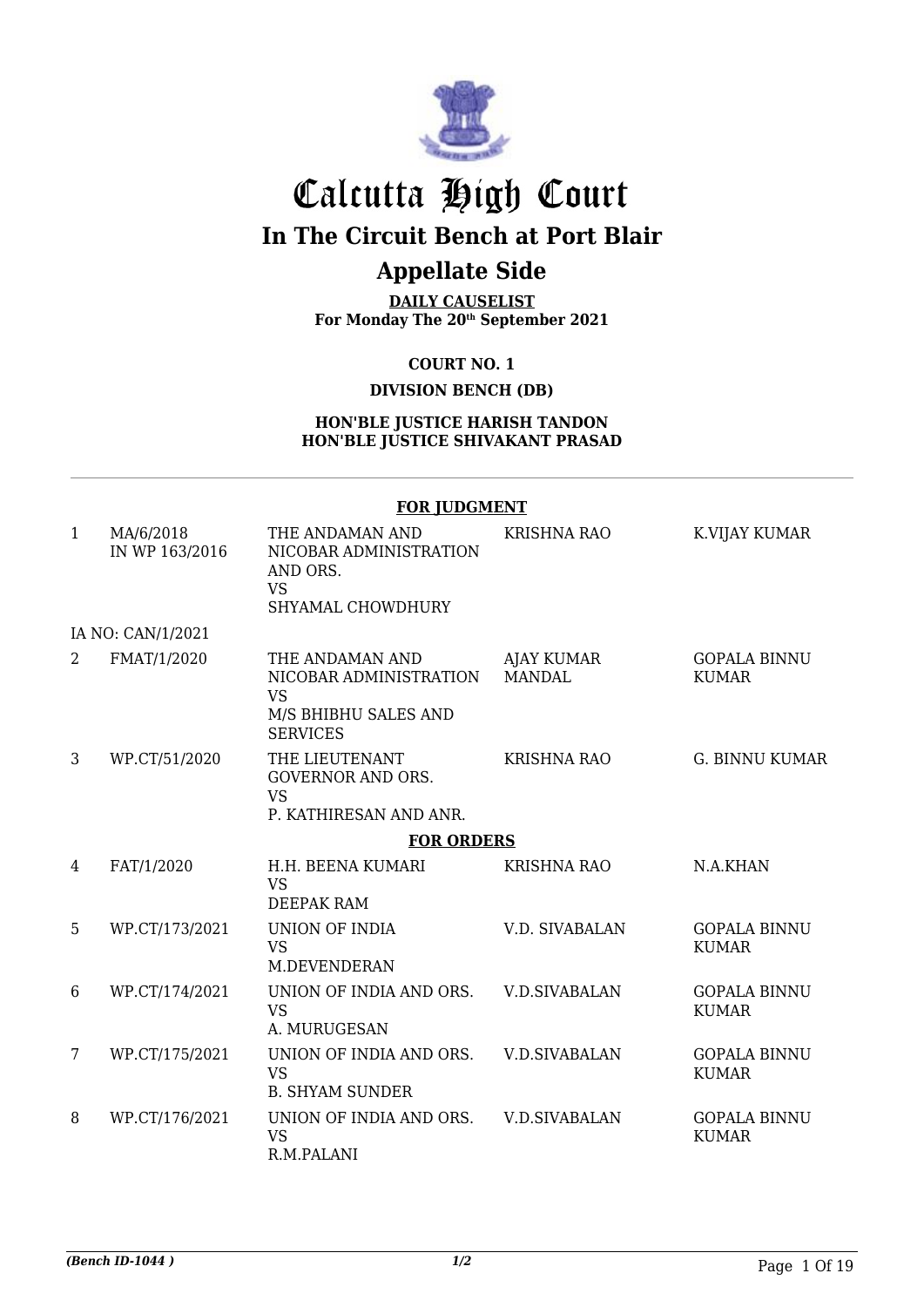*DAILY CAUSELIST COURT NO 1-FOR MONDAY THE 20TH SEPTEMBER 2021 HIGH COURT OF CALCUTTA - 2 -* 

| 9  | WP.CT/177/2021                | UNION OF INDIA AND ORS. V.D.SIVABALAN<br>VS.<br>D. RAJAN               |                                  | <b>GOPALA BINNU</b><br><b>KUMAR</b> |
|----|-------------------------------|------------------------------------------------------------------------|----------------------------------|-------------------------------------|
| 10 | WP.CT/178/2021                | UNION OF INDIA AND ORS. V.D.SIVABALAN<br>VS.<br>M. SUDERSON RAO        |                                  | <b>GOPALA BINNU</b><br><b>KUMAR</b> |
|    |                               | <b>APPLICATION</b>                                                     |                                  |                                     |
| 11 | MAT/1/2021                    | THE CHIEF MANGER<br>CREDIT SBI AND ORS<br>VS.<br><b>S SUBRAMANIAN</b>  | DEBASISH SAHA                    |                                     |
|    | IA NO: CAN/1/2021             |                                                                        |                                  |                                     |
| 12 | CRA/8/2021                    | <b>SURESH TIRKEY</b><br>VS.<br>THE STATE                               | <b>G.BINNU KUMAR</b>             |                                     |
| 13 | MA/17/2021<br>IN WPA 177/2021 | ROBERT JAMES<br><b>VS</b><br>THE ANDAMAN AND<br>NICOBAR ADMINISTRATION | RAKESH PAL GOBIND,<br>S.C.MISHRA |                                     |
|    | IA NO: CAN/2/2021, CAN/1/2021 |                                                                        |                                  |                                     |
|    |                               | <b>FOR HEARING</b>                                                     |                                  |                                     |

14 FAT/3/2020 A.SELVAKUMAR VS S.BHUVANESHWARI K.M.B.JAYAPAL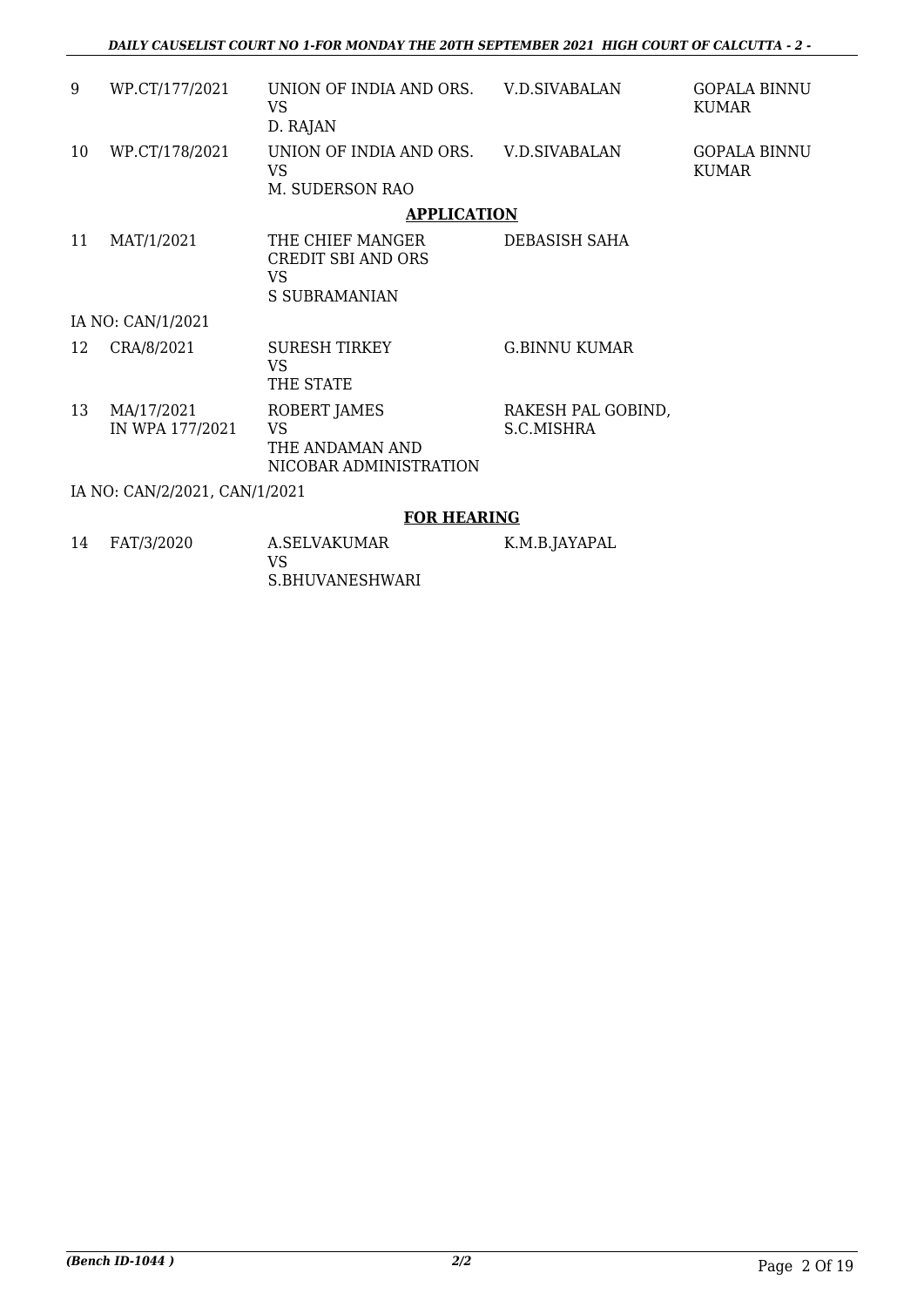

## Calcutta High Court

**In The Circuit Bench at Port Blair**

## **Appellate Side**

**DAILY CAUSELIST For Monday The 20th September 2021**

#### **COURT NO. 1**

**SINGLE BENCH (SINGLE BENCH)**

#### **HON'BLE JUSTICE HARISH TANDON**

|                | <b>TO BE MENTIONED</b> |                                                                                                                        |                                  |                    |  |
|----------------|------------------------|------------------------------------------------------------------------------------------------------------------------|----------------------------------|--------------------|--|
| $\mathbf{1}$   | CO/10/2021             | T.LAXMIKANTAN AND<br><b>OTHERS</b><br><b>VS</b><br><b>POOMAIL</b>                                                      | <b>KMB JAYAPAL</b>               |                    |  |
|                |                        | <b>MOTION</b>                                                                                                          |                                  |                    |  |
| $\overline{2}$ | CO/15/2021             | SMTI SARALA BAIDYA<br><b>VS</b><br><b>SAKTHI VEL</b>                                                                   | <b>ARUL PRASANTH</b>             |                    |  |
| 3              | WPA/124/2021           | M. NOKRAJ<br><b>VS</b><br>THE UNION OF INDIA AND<br>ORS.                                                               | RAKESH KUMAR                     | <b>TULSI LALL</b>  |  |
| 4              | WPA/159/2021           | ARUN MISHRA<br><b>VS</b><br>THE ANDAMAN AND<br>NICOBAR ADMINISTRATION<br>AND ORS.                                      | K. VIJAY KUMAR                   | <b>KRISHNA RAO</b> |  |
| 5              | WPA/161/2021           | M/S THANGAVELU<br>TRADERS AND ANR.<br><b>VS</b><br>THE ANDAMAN AND<br>NICOBAR ADMINISTRATION<br>AND ORS.               | ANJILI NAG,<br>V.K.BISWAS        | <b>KRISHNA RAO</b> |  |
| 6              | WPA/169/2021           | HOTELIERS ASSOCIATION<br>OF ANDAMAN AND<br>NICOBAR ISLANDS AND<br>ANR.<br><b>VS</b><br>THE CHIEF SECRETARY<br>AND ORS. | ANJILI NAG,<br><b>V.K.BISWAS</b> | <b>KRISHNA RAO</b> |  |
| 7              | WPA/204/2021           | <b>FATHIMA YUSUF</b><br><b>VS</b><br>THE ANDAMAN AND<br>NICOBAR ADMINISTRATION<br>AND ORS.                             | <b>ANJILI NAG</b>                |                    |  |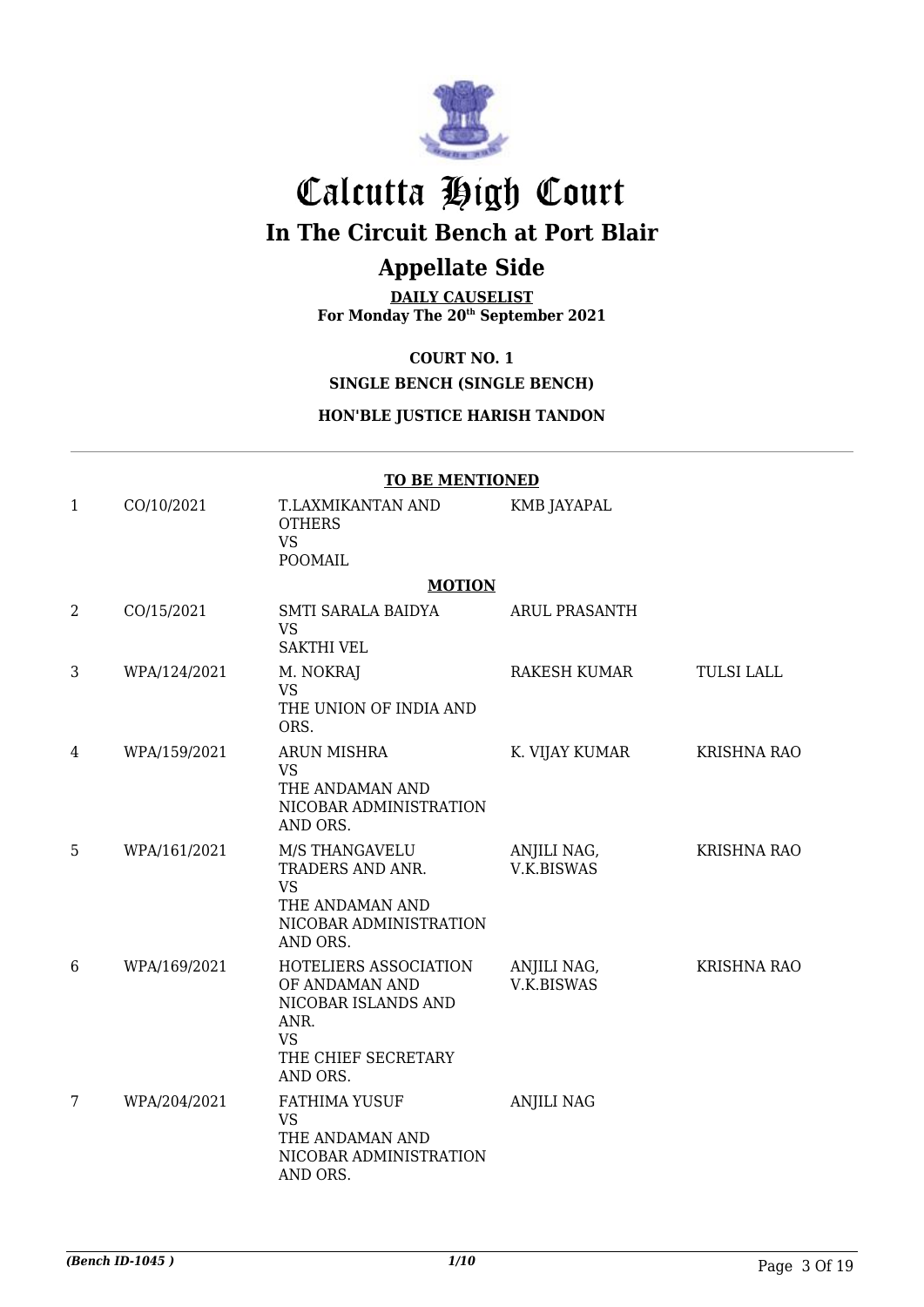#### *DAILY CAUSELIST COURT NO 1-FOR MONDAY THE 20TH SEPTEMBER 2021 HIGH COURT OF CALCUTTA - 2 -*

| 8  | WPA/216/2021 | KALACHAND GHARAMI<br>VS                                                 | ANANDA HALDER              | <b>KRISHNA RAO</b> |
|----|--------------|-------------------------------------------------------------------------|----------------------------|--------------------|
|    |              | THE LIEUTENANT<br><b>GOVERNOR AND ORS</b>                               |                            |                    |
| 9  | WPA/217/2021 | RAJ SULOCHANA @ J.<br>RAJASULOSNA<br><b>VS</b>                          | SHIPRA MANDAL              | <b>KRISHNA RAO</b> |
|    |              | THE LABOUR<br>COMMISSIONER AND ORS.                                     |                            |                    |
| 10 | WPA/219/2021 | <b>JAGDISH NARAYAN</b><br><b>VS</b>                                     | PROHIT MOHAN LAL           |                    |
|    |              | THE DEPUTY<br>COMMISSIONER AND ORS.                                     |                            |                    |
| 11 | WPA/222/2021 | P.AMEENA KUTTY<br><b>VS</b>                                             | MOHAMMED<br><b>TABRAIZ</b> |                    |
|    |              | ANDAMAN AND NICOBAR<br>ADMINISTRATION AND<br>ORS.                       |                            |                    |
| 12 | WPA/223/2021 | RAJESH KUJUR<br><b>VS</b>                                               | C. KALA DEVI               |                    |
|    |              | THE SUPERINTENDING<br><b>ENGINEER</b>                                   |                            |                    |
| 13 | WPA/224/2021 | PETER KISPOTTA<br><b>VS</b>                                             | MRS.C.KALA DEVI            |                    |
|    |              | THE SUPERINTENDING<br><b>ENGINEER</b>                                   |                            |                    |
| 14 | WPA/225/2021 | SONAMATI TIRKEY<br><b>VS</b>                                            | C. KALA DEVI               |                    |
|    |              | THE SUPERINTENDENT<br><b>ENGINEER</b>                                   |                            |                    |
| 15 | WPA/226/2021 | <b>SHRI. BASUDEB DAS</b><br>VS<br>THE SUPERINTENDING<br><b>ENGINEER</b> | MRS.C.KALA DEVI            |                    |
| 16 | WPA/227/2021 | ASRITA KISPOTTA<br><b>VS</b>                                            | C.KALA DEVI                |                    |
|    |              | THE SUPERINTENDING<br><b>ENGINEER AND OTHERS</b>                        |                            |                    |
| 17 | WPA/228/2021 | <b>SUNIL KUMAR TIRKEY</b><br><b>VS</b>                                  | MRS. C.KALA DEVI           |                    |
|    |              | THE SUPERINTENDING<br><b>ENGINEER</b>                                   |                            |                    |
| 18 | WPA/229/2021 | S. MOHAN RAO<br><b>VS</b>                                               | C. KALA DEVI               |                    |
|    |              | THE SUPERINTENDING<br><b>ENGINEER AND OTHERS</b>                        |                            |                    |
| 19 | WPA/230/2021 | LAXMI AMMA<br><b>VS</b>                                                 | MRS. C.KALA DEVI           |                    |
|    |              | THE SUPERINTENDING<br><b>ENGINEER</b>                                   |                            |                    |
| 20 | WPA/231/2021 | <b>SUSMATIGGA</b><br><b>VS</b>                                          | C. KALA DEVI               |                    |
|    |              | THE SUPERINTENDING<br><b>ENGINEER AND OTHERS</b>                        |                            |                    |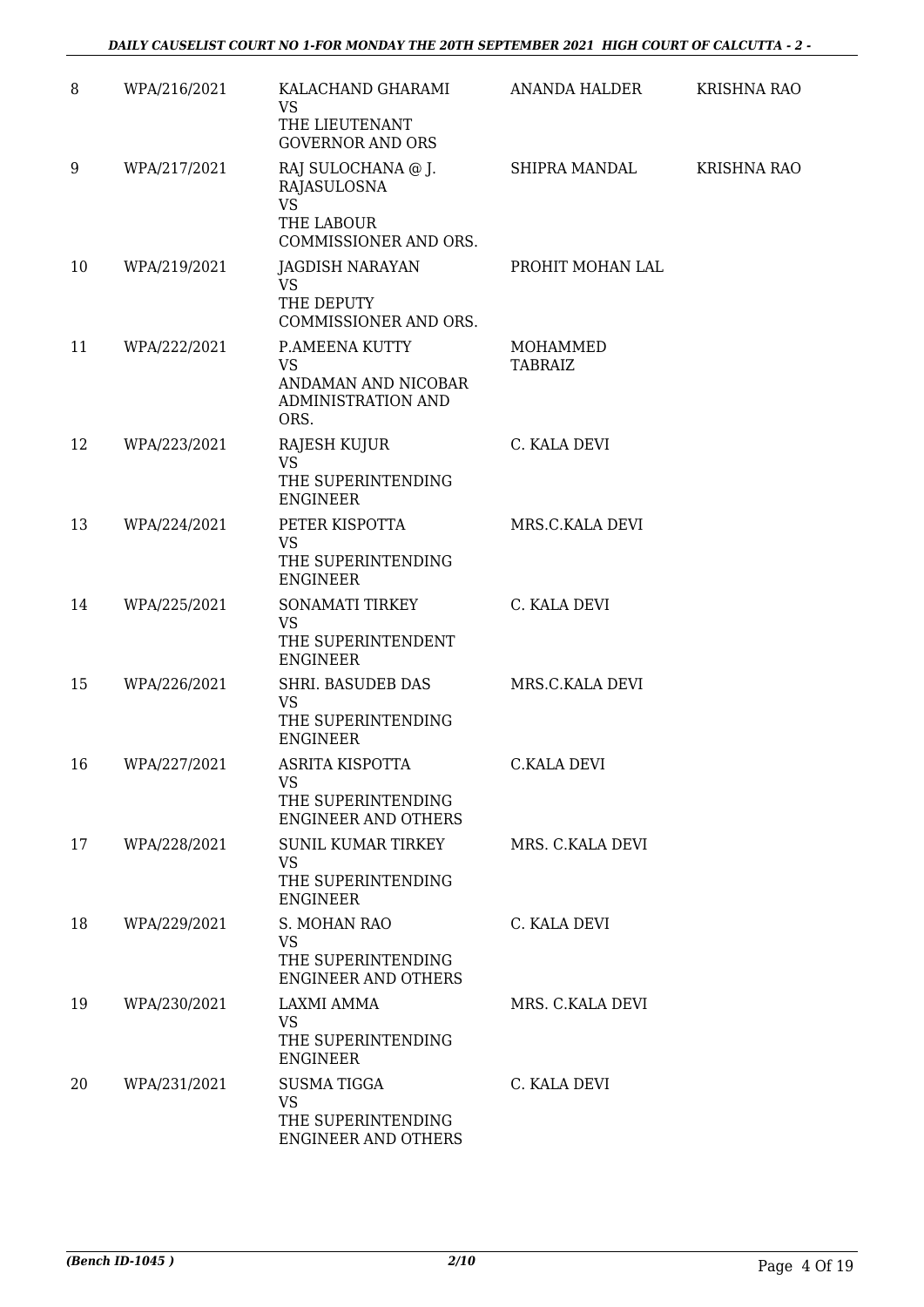| 21   | WPA/232/2021       | <b>SHANKAR PAIK</b><br><b>VS</b><br>THE SUPERINTENDING<br><b>ENGINEER</b>                 | MRS.C.KALA DEVI                     |                                 |
|------|--------------------|-------------------------------------------------------------------------------------------|-------------------------------------|---------------------------------|
| 22   | WPA/233/2021       | CHANDRAIAH<br><b>VS</b><br>THE SUPERINTENDING<br><b>ENGINEER</b>                          | MRS.C.KALA DEVI                     |                                 |
| 23   | WPA/237/2021       | PREM SUNDARI BAI<br><b>VS</b><br>THE SUPERINTENDING<br><b>ENGINEER AND OTHERS</b>         | C. KALA DEVI                        |                                 |
| 24   | WPA/238/2021       | P.VENKATESHWAR RAO<br><b>VS</b><br>ANDAMAN AND NICOBAR<br>ADMINISTRATION AND<br>ANR.      | K.VIJAY KUMAR                       |                                 |
|      |                    | <b>FOR ORDERS</b>                                                                         |                                     |                                 |
| 25   | WPA/5758/2020      | SHRI. PRASHANTH RAJESH<br><b>VS</b><br>UNION OF INDIA AND ANR.                            | SOMESH KUMAR<br><b>GHOSH</b>        | <b>TULSI LALL</b>               |
|      | IA NO: CAN/1/2021  |                                                                                           |                                     |                                 |
|      | wt26 WPA/5800/2020 | SHRI. PULAPARTHY<br><b>RAMESH</b><br><b>VS</b><br>UNION OF INDIA AND ANR.                 | <b>SOMESH KUMAR</b><br><b>GHOSH</b> | TULSI LALL                      |
|      | IA NO: CAN/1/2021  |                                                                                           |                                     |                                 |
|      | wt27 WPA/5865/2020 | SHRI. PULAPARTHY<br><b>SURESH</b><br><b>VS</b><br>UNION OF INDIA AND ANR.                 | SOMESH KUMAR<br><b>GHOSH</b>        | TULSI LALL                      |
|      | IA NO: CAN/1/2021  |                                                                                           |                                     |                                 |
| 28   | WPA/92/2021        | SHABAB ALI AND ORS.<br><b>VS</b><br>THE LIEUTENANT<br><b>GOVERNOR AND ORS.</b>            | <b>ANANDA HALDER</b>                | ARUL PRASANTH,<br>K.M.B.JAYAPAL |
| wt29 | WPA/313/2018       | SHOBA SINGH<br><b>VS</b><br>THE ANDAMAN AND<br>NICOBAR ADMINISTRATION<br>AND ORS.         | K.M.B.JAYAPAL                       | <b>KRISHNA RAO</b>              |
|      |                    | <b>APPLICATION</b>                                                                        |                                     |                                 |
| 30   | AP/4/2020          | M/s GCVD INFRATECH<br>PRIVATE LIMITED<br><b>VS</b><br>UNION OF INDIA                      | PARDESIA MUNDA                      | <b>TULSI LALL</b>               |
|      | IA NO: CAN/1/2021  |                                                                                           |                                     |                                 |
| 31   | FMAT/4/2020        | MANJU BISWAS AND ORS.<br><b>VS</b><br>THE MANAGER, NEW INDIA<br>ASSURANCE COMPANY<br>LTD. | K.M.B.JAYAPAL                       | <b>ARUL PRASANTH</b>            |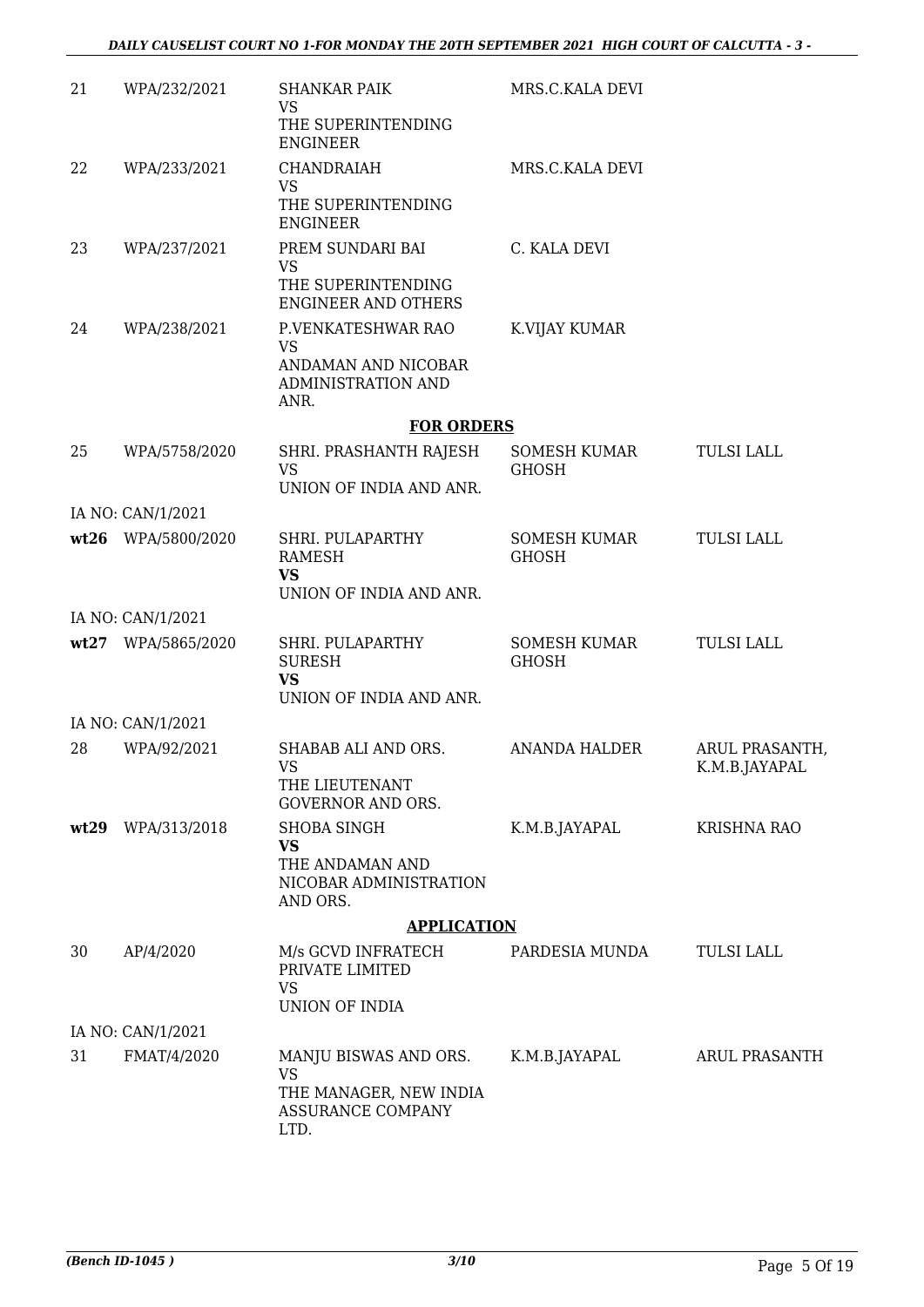| 32 | FMAT/5/2020                    | NEW INDIA ASSURANCE<br>CO. LTD.<br><b>VS</b>                                                                                      | N.A.KHAN                            | A.K.CHARABORTY                                |
|----|--------------------------------|-----------------------------------------------------------------------------------------------------------------------------------|-------------------------------------|-----------------------------------------------|
| 33 | FMAT/3/2021                    | RAJA SEKHAR AND ORS.<br><b>AMIYO ROY</b><br><b>VS</b><br>THE DIRECTOR AND<br><b>ANOTHER</b>                                       | <b>ANJILI NAG</b>                   |                                               |
|    | IA NO: CAN/1/2021              |                                                                                                                                   |                                     |                                               |
| 34 | AP/6/2021                      | M/S. M.K. DEVELOPERS<br><b>VS</b><br>JOINT DIRECTOR<br>(CONTRACTS) FOR<br><b>ACCEPTING OFFICER</b><br>(CHIEF ENGINEER)            | S.K.GOLDER,<br><b>S.SARKAR</b>      | <b>TULSI LALL</b>                             |
|    |                                | <b>CONTEMPT APPLICATION</b>                                                                                                       |                                     |                                               |
| 35 | CPAN/4/2018                    | V.TRIMURTHY AND ORS.<br><b>VS</b><br>BABY FAREEDA, ADHYAKSH<br>AND ANR.                                                           | <b>ANJILI NAG</b>                   |                                               |
| 36 | CPAN/11/2018                   | M/S P.GANGARAJU AND<br><b>BROTHERS</b><br><b>VS</b><br>MR.U.K.SINGH                                                               | <b>ANJILI NAG</b>                   |                                               |
| 37 | CPAN/4/2020                    | HARI SHANKER YADAV<br><b>VS</b><br>DR.NAVLENDRA KUMAR<br><b>SINGH</b>                                                             | <b>GOPALA BINNU</b><br><b>KUMAR</b> |                                               |
| 38 | CPAN/11/2021<br>IN WP 914/2020 | DAVINDER PAL SINGH<br><b>VS</b><br>SANJEEV MITAL, THE<br><b>SECRETARY (REVENUE)</b><br>AND ANR.                                   | ANJILI NAG, SHIPRA<br><b>MANDAL</b> |                                               |
|    |                                | <b>FOR HEARING</b>                                                                                                                |                                     |                                               |
| 39 | WPA/9/2018                     | P.SUNDARA RAO<br><b>VS</b><br>THE LIEUTENANT<br><b>GOVERNOR AND ORS.</b>                                                          | <b>GOPALA BINNU</b><br><b>KUMAR</b> |                                               |
| 40 | WPA/171/2018                   | MULTIPLE AGENCIES<br>PRIVATE LIMITED AND ANR.<br><b>VS</b><br><b>ANDAMAN STATE</b><br><b>COOPERATIVE BANK</b><br>LIMITED AND ORS. | $\mathbf N$                         | MOHD. TABRAIZ,<br><b>KRISHNA RAO</b>          |
| 41 | WPA/236/2018                   | <b>EXECUTIVE ENGINEER,</b><br>CONSTRUCTION DIVISION-<br>II, APWD<br><b>VS</b><br>S. PRABHAKARAN AND ORS.                          | MOHAMMED<br>TABRAIZ                 | <b>GOPALA BINNU</b><br><b>KUMAR</b>           |
| 42 | WPA/283/2018                   | VANVIKAS EMPLOYEES<br>ASSOCIATION AND ORS.<br>VS.<br>HE MINISTRY OF HOME<br>AFFAIRS AND ORS.                                      | <b>G.BINNU KUMAR</b>                | TULSI LALL,<br>KRISHNA RAO,<br><b>TASNEEM</b> |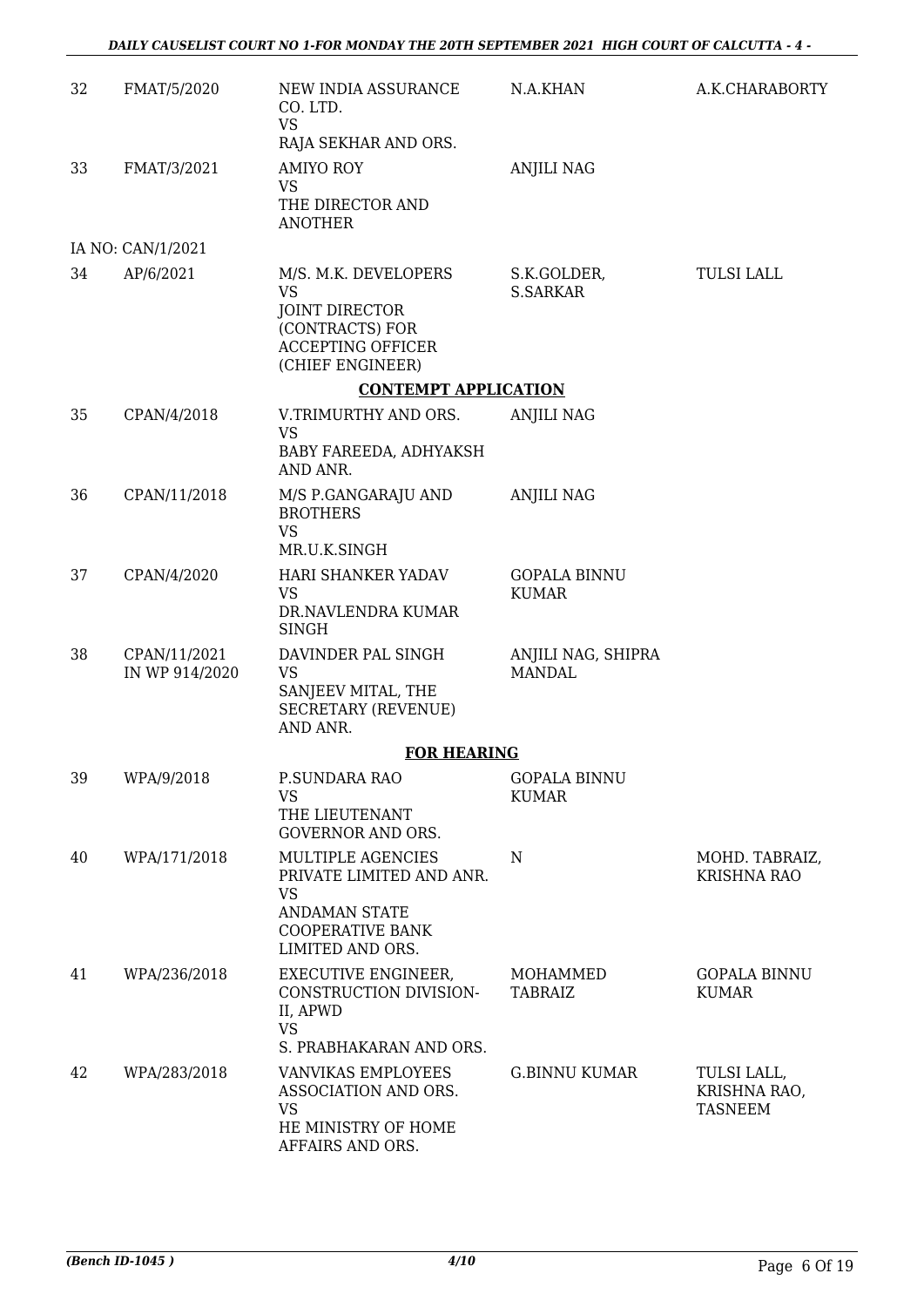#### *DAILY CAUSELIST COURT NO 1-FOR MONDAY THE 20TH SEPTEMBER 2021 HIGH COURT OF CALCUTTA - 5 -*

| 43   | SA/1/2019         | USMAN ALI AND ORS.<br><b>VS</b><br>CHAMPA DEVI AND ORS.                                        | N.A.KHAN                    | K.M.B.JAYAPAL,<br>G.MINI, SABRINA<br><b>BEGUM</b> |
|------|-------------------|------------------------------------------------------------------------------------------------|-----------------------------|---------------------------------------------------|
| wt44 | SA/2/2019         | USMAN ALI AND ORS.<br><b>VS</b><br>CHAMPA DEVI AND ORS.                                        | N.A.KHAN                    | K.M.B.JAYAPAL,<br>G.MINI, SABRINA<br><b>BEGUM</b> |
| 45   | FMAT/3/2019       | SABITA DEVI AND ORS.<br>VS<br>THE MANAGER AND ANR.                                             | K.M.B.JAYAPAL,<br>G.MINI    | ARUL PRASANTH,<br><b>ANITHA HEGDE</b>             |
| 46   | SA/4/2019         | JAI NARAYAN SINGH<br>VS<br>BADRUDDIN AND ORS.                                                  | K.M.B.JAYAPAL               | N.A.KHAN                                          |
| 47   | SA/7/2019         | <b>SUKHODA ROY</b><br><b>VS</b><br>ANWESHA SARKAR AND<br>ANR.                                  | AJAY KUMAR<br><b>MANDAL</b> | K.M.B.JAYAPAL,<br>G.MINI                          |
| 48   | SAT/11/2019       | AJIT RANJAN SAOJAL<br><b>VS</b><br>SANDHAYA RANI SAOJAL<br>AND ORS.                            | ANANDA HALDER               | <b>ARUL PRASANTH</b>                              |
|      | IA NO: CAN/1/2021 |                                                                                                |                             |                                                   |
| 49   | WPA/101/2019      | M/S ANDAMAN BUBBLES<br>AND ORS.<br>VS<br>THE LIEUTENANT<br><b>GOVERNOR AND ORS.</b>            | <b>ANJILI NAG</b>           | KRISHNA RAO, AJAY<br><b>KUMAR MANDAL</b>          |
| 50   | WPA/150/2019      | UTTAM SHIL @ UTTAM<br>SEAL AND ORS.<br><b>VS</b><br>THE LIEUTENANT<br><b>GOVERNOR AND ORS.</b> | <b>ANJILI NAG</b>           | <b>KRISHNA RAO</b>                                |
| wt51 | WPA/3/2019        | SHYNI JOSE<br><b>VS</b><br>THE LIEUTENANT<br>GOVERNOR AND ORS.                                 | ANJILI NAG                  | <b>KRISHNA RAO</b>                                |
| wt52 | WPA/9/2019        | T. SHANMUGAM<br><b>VS</b><br>THE LIEUTENANT<br><b>GOVERNOR AND ORS.</b>                        | <b>ANJILI NAG</b>           | <b>KRISHNA RAO</b>                                |
| 53   | WPA/179/2019      | <b>SELVI K.NATHAN</b><br><b>VS</b><br>THE ANDAMAN AND<br>NICOBAR ADMINISTRATION<br>AND ORS.    | K.M.B.JAYAPAL,<br>G.MINI    | <b>KRISHNA RAO</b>                                |
| 54   | WPA/203/2019      | DIVISIONAL FOREST<br>OFFICER, MAYABUNDER<br><b>VS</b><br>SHRI. BIRSA KINDO                     | S. C. MISHRA                | <b>GOPALA BINU</b><br><b>KUMAR</b>                |
| wt55 | WPA/173/2019      | SHRI BIRSA KINDO<br><b>VS</b><br>THE DIVISIONAL FOREST<br>OFFICER, MAYABUNDER                  | <b>GOPALA BINU KUMAR</b>    | <b>KRISHNA RAO</b>                                |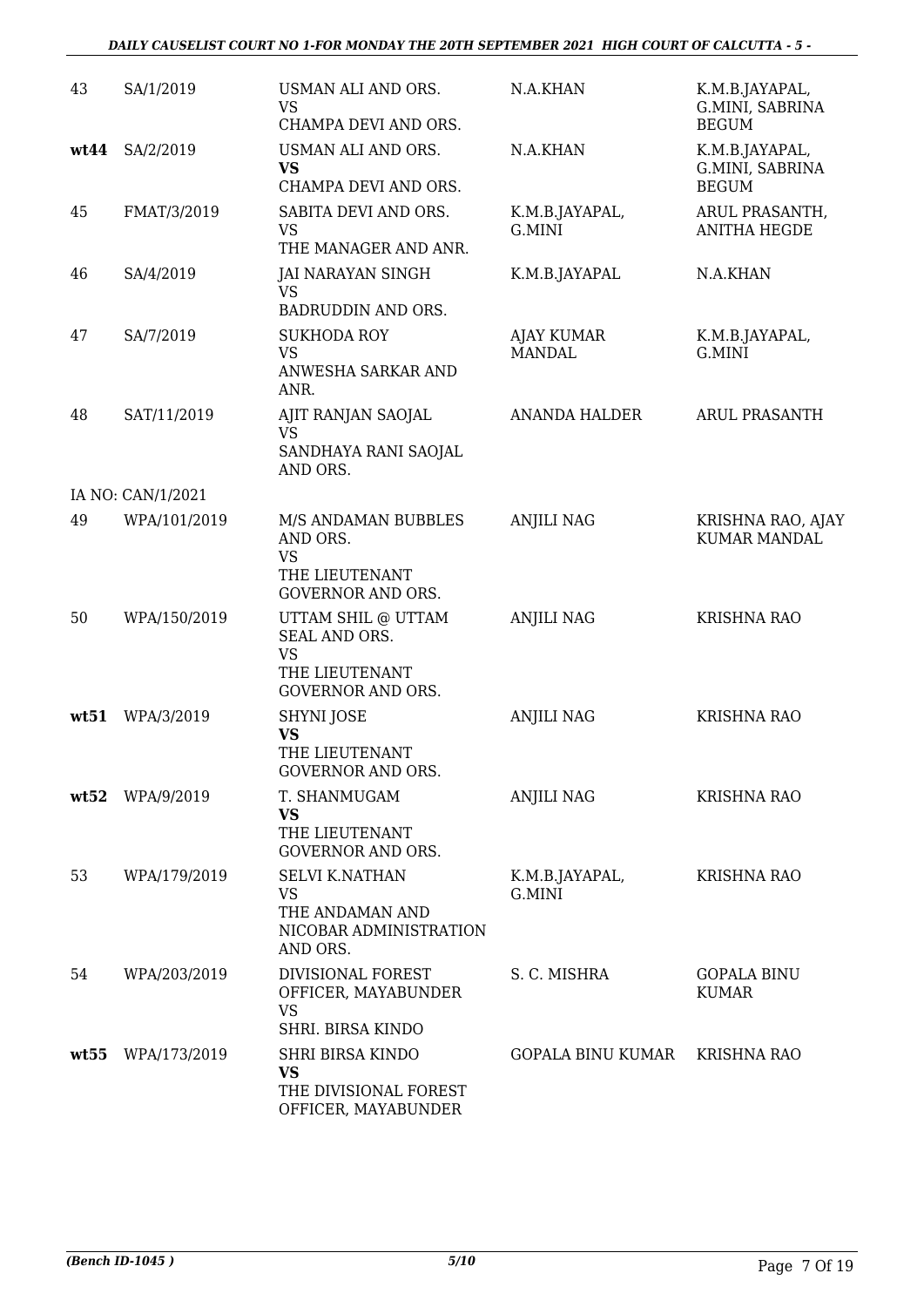| 56 | WPA/209/2019 | R. KAUSHALYA AND ORS.<br><b>VS</b><br>THE UNION OF INDIA AND<br>ORS.                                                                 | ANJILI NAG, SHIPRA<br><b>MANDAL</b>       | MOHD. TABRAIZ                       |
|----|--------------|--------------------------------------------------------------------------------------------------------------------------------------|-------------------------------------------|-------------------------------------|
| 57 | WPA/226/2019 | <b>ANDAMAN TIMBER</b><br><b>INDUSTRIES LIMITED</b><br><b>VS</b><br>THE CHIEF SECRETARY                                               | K.M.B.JAYAPAL,<br>G.MINI                  | <b>KRISHNA RAO</b>                  |
| 58 | WPA/237/2019 | AND ORS.<br>SHRI. S. M. MUSTAFA<br><b>VS</b><br>THE ANDAMAN AND<br>NICOBAR ADMINISTRATION<br>AND ORS.                                | G.MINI AND K.M.B.<br>JAYAPAL              | <b>KRISHNA RAO</b>                  |
| 59 | WPA/241/2019 | THE EXECUTIVE ENGINEER<br>NORTH ANDAMAN<br>CONSTRUCTION DIVISION<br>(NACD)<br><b>VS</b><br>SMTI. REKHA NAIR AND<br>ORS.              | MOHAMMED<br><b>TABRAIZ</b>                | <b>GOPALA BINNU</b><br><b>KUMAR</b> |
| 60 | WPA/246/2019 | A.SUNDAR<br><b>VS</b><br>THE HONBLE LIEUTENANT<br><b>GOVERNOR AND ORS.</b>                                                           | <b>GOPALA BINNU</b><br><b>KUMAR</b>       | M.P.KAMARAJ                         |
| 61 | WPA/263/2019 | KUMAR HARSHAVARDHAN<br><b>VS</b><br>THE UNION OF INDIA AND<br>ORS.                                                                   | KMB JAYAPAL                               | <b>TASNEEM</b>                      |
| 62 | WPA/282/2019 | <b>MANOJ PAUL</b><br><b>VS</b><br>THE UNION TERRITORY,<br><b>ADMINISTRATION OF</b><br>ANDAMAN AND NICOBAR<br><b>ISLANDS AND ORS.</b> | IN PERSON                                 | <b>KRISHNA RAO</b>                  |
| 63 | WPA/288/2019 | SHRI. SHAJAN T. OOMMEN<br><b>VS</b><br>ANDAMAN AND NICOBAR<br>ADMINISTRATION AND<br>ORS.                                             | DEEP CHAIM KABIR,<br>S. AJITH PRASAD      | <b>KRISHNA RAO</b>                  |
| 64 | WPA/293/2019 | RAJESH RAM<br><b>VS</b><br>THE ANDAMAN AND<br>NICOBAR ADMINISTRATION<br>AND ORS.                                                     | DEEP CHAIM KABIR,<br><b>S.AJIT PRASAD</b> | ARUL PRASANTH,<br>N.A.KHAN          |
| 65 | WPA/329/2019 | TOURIST WORKERS UNION<br>AND ANR.<br><b>VS</b><br>THE ANDAMAN AND<br>NICOBAR ADMINISTRATION<br>AND ORS.                              | <b>GOPALA BINNU</b><br><b>KUMAR</b>       | KRISHNA RAO,<br><b>ANJILI NAG</b>   |
| 66 | FMA/1/2020   | ARPITA GHOSH<br><b>VS</b><br>SHIV PRASAD AND ANR.                                                                                    | MR. KRISHNA RAO                           | S.C.MISHRA                          |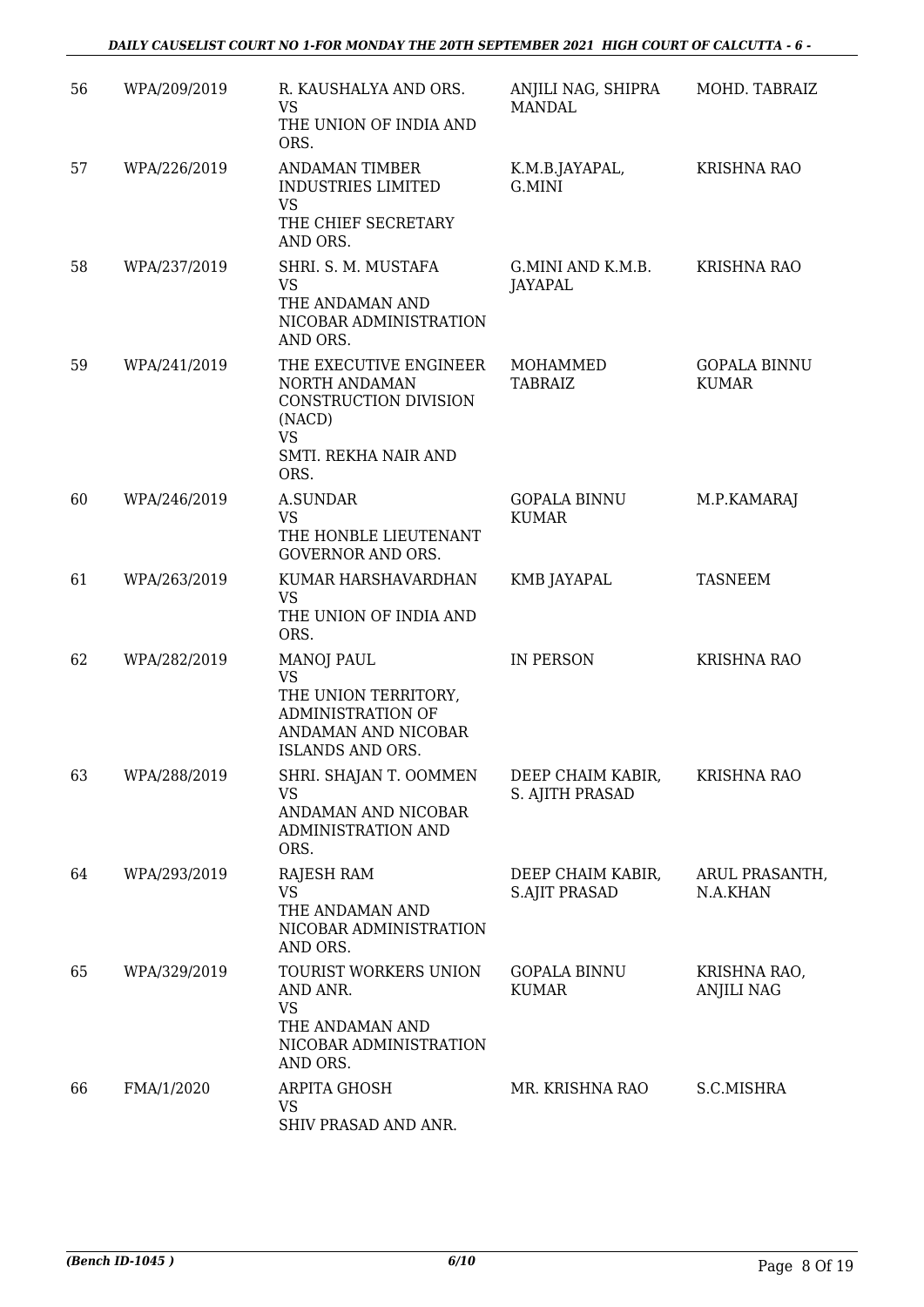| 67   | SAT/1/2020       | M. T. SAIDU AND ORS.<br><b>VS</b><br>M/S. ANDAMAN TIMBER<br>INDUSTRIES LIMITED AND<br>ANR. | K. VIJAY KUMAR                      | K. M. B JAYAPAL                          |
|------|------------------|--------------------------------------------------------------------------------------------|-------------------------------------|------------------------------------------|
| 68   | SAT/7/2020       | KALAIARASAN AND ORS.<br><b>VS</b><br>ASIF ALI AND ORS.                                     | <b>ANJILI NAG</b>                   | KMB JAYAPAL                              |
| 69   | CO/10/2020       | <b>REKHA ROY</b><br><b>VS</b><br><b>GURUCHAND MAJUMDAR</b><br>AND ORS.                     | <b>RAKESH KUMAR</b>                 |                                          |
| 70   | WPA/34/2020      | SMTI. REBA MONDAL<br><b>VS</b><br>THE UNION OF INDIA AND<br>ORS.                           | ANANDA HALDER                       | <b>KRISHNA RAO</b>                       |
| 71   | WPA/52/2020      | P.KANNAN<br><b>VS</b><br>THE UNION OF INDIA AND<br>ORS.                                    | K.M.B.JAYAPAL                       | KRISHNA RAO, AJAY<br><b>KUMAR MANDAL</b> |
| 72   | WPA/76/2020      | <b>JOHN WESLEY</b><br><b>VS</b><br>THE ANDAMAN AND<br>NICOBAR ADMINISTRATION<br>AND ORS.   | K. Vijay Kumar                      | KRISHNA RAO,<br>M.P.KAMARAJ              |
| 73   | WPA/92/2020      | <b>BINA DAS</b><br><b>VS</b><br>THE LIEUTENANT<br><b>GOVERNOR AND ORS.</b>                 |                                     | <b>KRISHNA RAO</b>                       |
| 74   | WPA/95/2020      | <b>ANITA XESS</b><br><b>VS</b><br>THE UNION OF INDIA AND<br>ORS.                           | <b>GOPALA BINNU</b><br><b>KUMAR</b> |                                          |
| 75   | WPA/97/2020      | P.YADAVA RAO<br><b>VS</b><br>THE UNION OF INDIA AND<br>ORS.                                | <b>GOPALA BINNU</b><br><b>KUMAR</b> | KRISHNA RAO, AJAY<br>KUMAR MANDAL        |
| 76   | WPA/102/2020     | SHRI. AKSHAY PANT<br>VS<br>THE UNION OF INDIA AND<br>ORS.                                  | G. MINI AND K.M.B.<br>JAYAPAL       | M.P.KAMARAJ                              |
| 77   | WPA/105/2020     | PREM KISHEN<br><b>VS</b><br>THE ANDAMAN AND<br>NICOBAR ADMINISTRATION<br>AND ORS.          | K.M.B.JAYAPAL,<br>G.MINI            | <b>KRISHNA RAO</b>                       |
|      | wt78 WPA/70/2021 | HAR JEEVAN RAM<br><b>VS</b><br>THE LIEUTENANT<br><b>GOVERNOR AND ORS.</b>                  | K.M.B.JAYAPAL                       | K.M.B.JAYAPAL                            |
| wt79 | WPA/72/2021      | <b>HARISH KISHEN</b><br><b>VS</b><br>THE ANDAMAN AND<br>NICOBAR ADMINISTRATION<br>AND ORS. | K.M.B. JAYAPAL                      | <b>KRISHNA RAO</b>                       |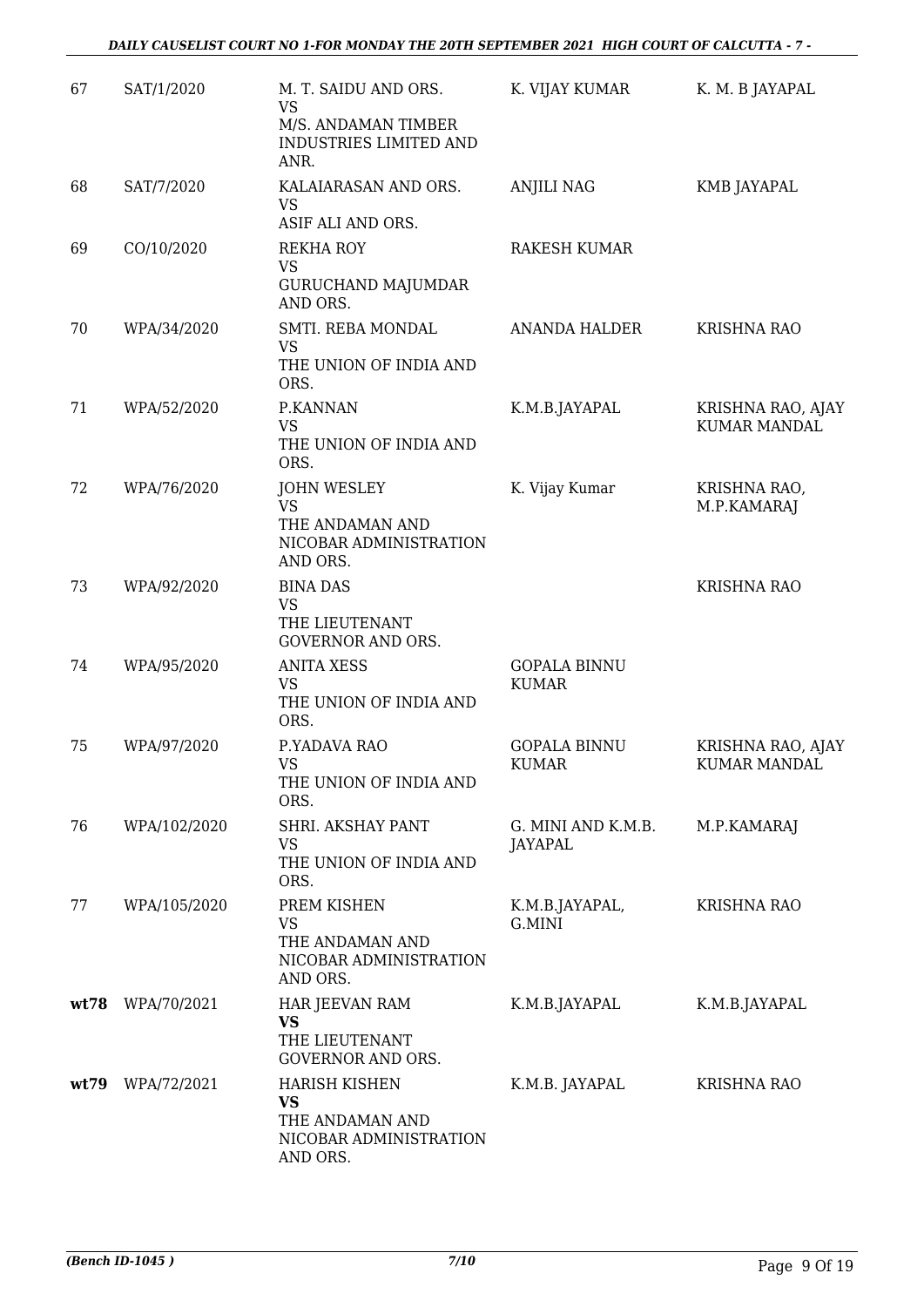| wt80 | WPA/104/2020 | <b>RAM KISHEN</b><br>VS<br>THE ANDAMAN AND<br>NICOBAR ADMINISTRATION<br>AND ORS.             | K.M.B.JAYAPAL,<br>G.MINI            | <b>KRISHNA RAO</b>                       |
|------|--------------|----------------------------------------------------------------------------------------------|-------------------------------------|------------------------------------------|
| wt81 | WPA/110/2020 | <b>KHATHIJA</b><br><b>VS</b><br>THE UNION OF INDIA AND<br>ORS.                               | K.M.B.JAYAPAL                       | <b>KRISHNA RAO</b>                       |
| wt82 | WPA/106/2020 | PERNITA DEVI<br><b>VS</b><br>THE ANDAMAN AND<br>NICOBAR ADMINISTRATION<br>AND ORS.           | K.M.B.JAYAPAL,<br>G.MINI            | <b>KRISHNA RAO</b>                       |
| wt83 | WPA/71/2021  | PREM KISHEN<br><b>VS</b><br>THE ANDAMAN AND<br>NICOBAR ADMINISTRATION<br>AND ORS.            | K.M.B.JAYAPAL                       | <b>KRISHNA RAO</b>                       |
| wt84 | WPA/103/2020 | <b>HARISH KISHEN</b><br><b>VS</b><br>THE ANDAMAN AND<br>NICOBAR ADMINISTRATION<br>AND ORS.   | K.M.B.JAYAPAL,<br>G.MINI            | <b>KRISHNA RAO</b>                       |
| 85   | WPA/107/2020 | THE EXECUTIVE ENGINEER<br><b>VS</b><br>S.MANOHARI AND ORS.                                   | <b>KRISHNA RAO</b>                  | <b>G.BINNU KUMAR</b>                     |
| wt86 | WPA/117/2020 | S.MANOHARI AND ORS.<br>VS<br>THE EXECUTIVE<br>ENGINEER, PORT BLAIR<br>NORTH DIVISION, APWD   | <b>GOPALA BINNU</b><br><b>KUMAR</b> | <b>KRISHNA RAO</b>                       |
| 87   | WPA/116/2020 | BIJLI KAAMGAR UNION AND<br>ANR.<br><b>VS</b><br>THE HONBLE<br>LT.GOVERNOR AND ORS.           | <b>GOPALA BINNU</b><br><b>KUMAR</b> | KRISHNA RAO, AJAY<br><b>KUMAR MANDAL</b> |
| 88   | WPA/121/2020 | SOBHANA KUMARI<br>VS<br>THE LIEUTENANT<br><b>GOVERNOR AND ORS.</b>                           | <b>GOPALA BINNU</b><br><b>KUMAR</b> | <b>KRISHNA RAO</b>                       |
| 89   | WPA/123/2020 | M.KRISHNAN<br><b>VS</b><br>THE LT GOVERNOR AND<br>ORS.                                       | MOHAMMED<br><b>TABRAIZ</b>          | <b>ARUL PRASANTH</b>                     |
| 90   | WPA/131/2020 | <b>SOURAV MISRA</b><br><b>VS</b><br>THE ANDAMAN AND<br>NICOBAR ADMINISTRATION<br>AND ORS.    | K.VIJAY KUMAR                       | <b>KRISHNA RAO</b>                       |
| 91   | WPA/137/2020 | MOHD. NASRULLAH<br><b>VS</b><br>THE COMMISSIONER,<br><b>GOOD AND SERVICE TAX</b><br>AND ORS. | <b>ANANDA HALDER</b>                | KRISHNA RAO,<br>A.K.MANDAL               |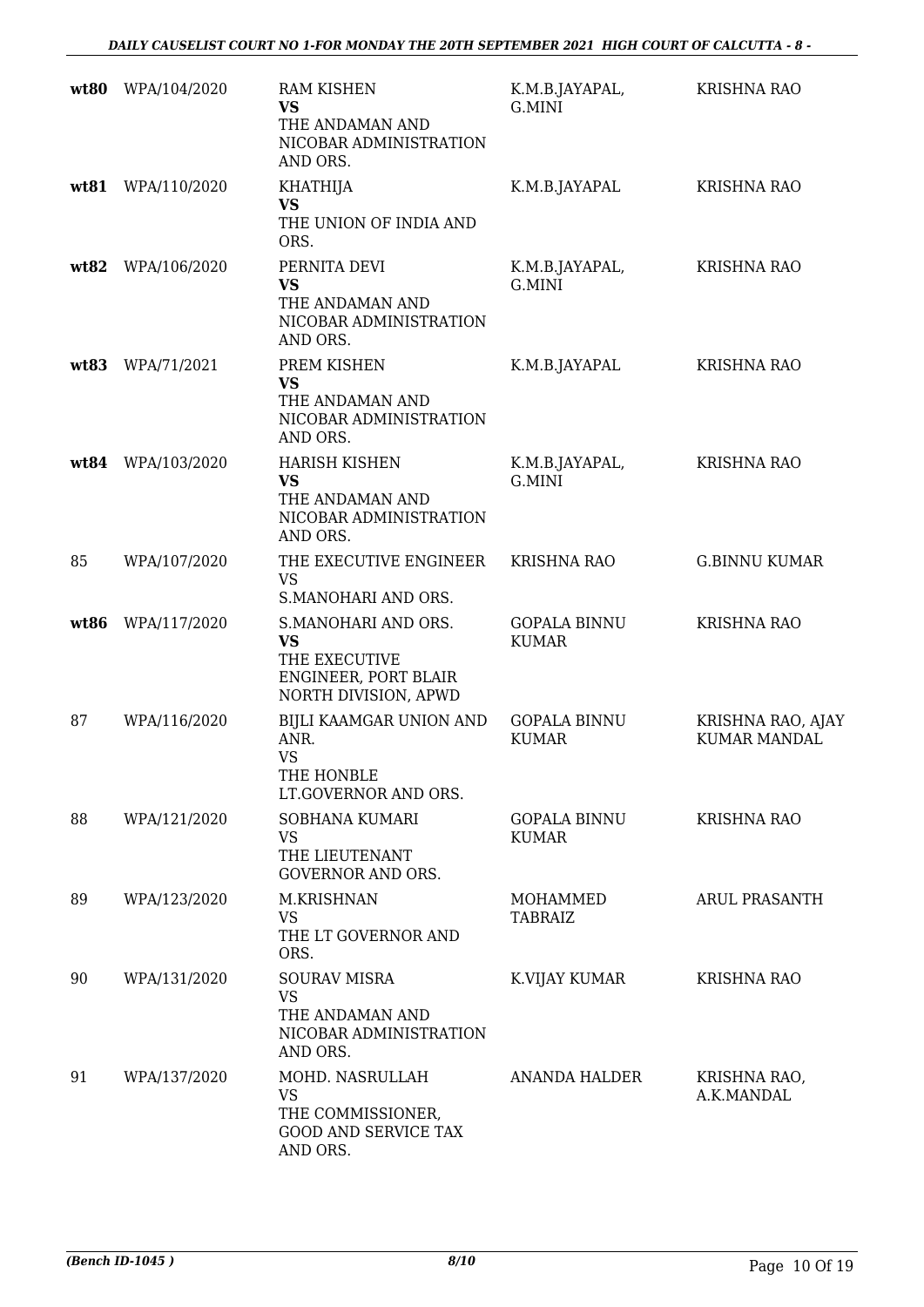| 92  | WPA/149/2020      | M/S T.T. TRADING<br>COMPANY AND ANR.<br><b>VS</b><br>THE ANDAMAN AND<br>NICOBAR ADMINISTRATION<br>AND ORS. | <b>ANJILI NAG</b>                   | <b>ARUL PRASANTH</b>                      |
|-----|-------------------|------------------------------------------------------------------------------------------------------------|-------------------------------------|-------------------------------------------|
| 93  | WPA/8463/2020     | SHRI. V. RAVICHANDRAN<br>AND ANR.<br>VS<br>THE LT.GOVERNOR AND<br>ORS.                                     | <b>GOPALA BINU KUMAR</b>            | KRISHNA RAO, AJAY<br><b>KUMAR MANDAL</b>  |
| 94  | WPA/9283/2020     | RITHI SINGH AND ORS.<br><b>VS</b><br>THE LIEUTENANT<br><b>GOVERNOR AND ORS.</b>                            | <b>ANJILI NAG</b>                   | KRISHNA RAO, AJAY<br><b>KUMAR MANDAL</b>  |
| 95  | WPA/2/2021        | <b>S.RAVINDRAN</b><br><b>VS</b><br>THE ADMINISTRATOR AND<br>ORS.                                           | ANJILI NAG, SHIPRA<br><b>MANDAL</b> | KRISHNA RAO,<br>A.K.MANDAL                |
| 96  | WPA/46/2021       | M. MEGHAVARNAM AND<br>ORS.<br><b>VS</b><br>THE DIRECTOR GENERAL<br>OF SHIPPING AND ORS.                    | ANJILI NAG, SHIPRA<br><b>MANDAL</b> | TULSI LALL,<br>KRISHNA RAO,<br>A.K.MANDAL |
| 97  | WPA/58/2021       | KAUSHALYA DEVI<br><b>VS</b><br>THE LIEUTENANT<br><b>GOVERNOR AND ORS.</b>                                  | K. M. B. JAYAPAL                    | KRISHNA RAO,<br>A.K.MANDAL                |
| 98  | WPA/59/2021       | M.HEERA KUNWAR<br><b>VS</b><br>THE LIEUTENANT<br><b>GOVERNOR AND ORS.</b>                                  | K.M.B. Jayapal                      | <b>AJAY KUMAR</b><br><b>MANDAL</b>        |
| 99  | WPA/60/2021       | PREM KUMARI<br><b>VS</b><br>THE LIEUTENANT<br><b>GOVERNOR AND ORS.</b>                                     | K.M.B.JAYAPAL                       | <b>KRISHNA RAO</b>                        |
|     | wt100 WPA/61/2021 | PREM LALL<br><b>VS</b><br>THE LIEUTENANT<br><b>GOVERNOR AND ORS.</b>                                       | K.M.B. JAYAPAL                      | <b>KRISHNA RAO</b>                        |
| 101 | WPA/62/2021       | DEEPAK LALL<br>VS<br>THE LIEUTENANT<br><b>GOVERNOR AND ORS.</b>                                            | K.M.B.JAYAPAL                       | <b>KRISHNA RAO</b>                        |
| 102 | WPA/65/2021       | KAILASH KUMARI<br>VS<br>THE LIEUTENANT<br><b>GOVERNOR AND ORS.</b>                                         | K.M.B JAYAPAL                       | AJAY KUMAR<br><b>MANDAL</b>               |
| 103 | WPA/103/2021      | <b>SUKH DEV SINGH</b><br><b>VS</b><br>THE LIEUTENANT<br><b>GOVERNOR</b>                                    | ANJILI NAG                          | ARUL PRASANTH                             |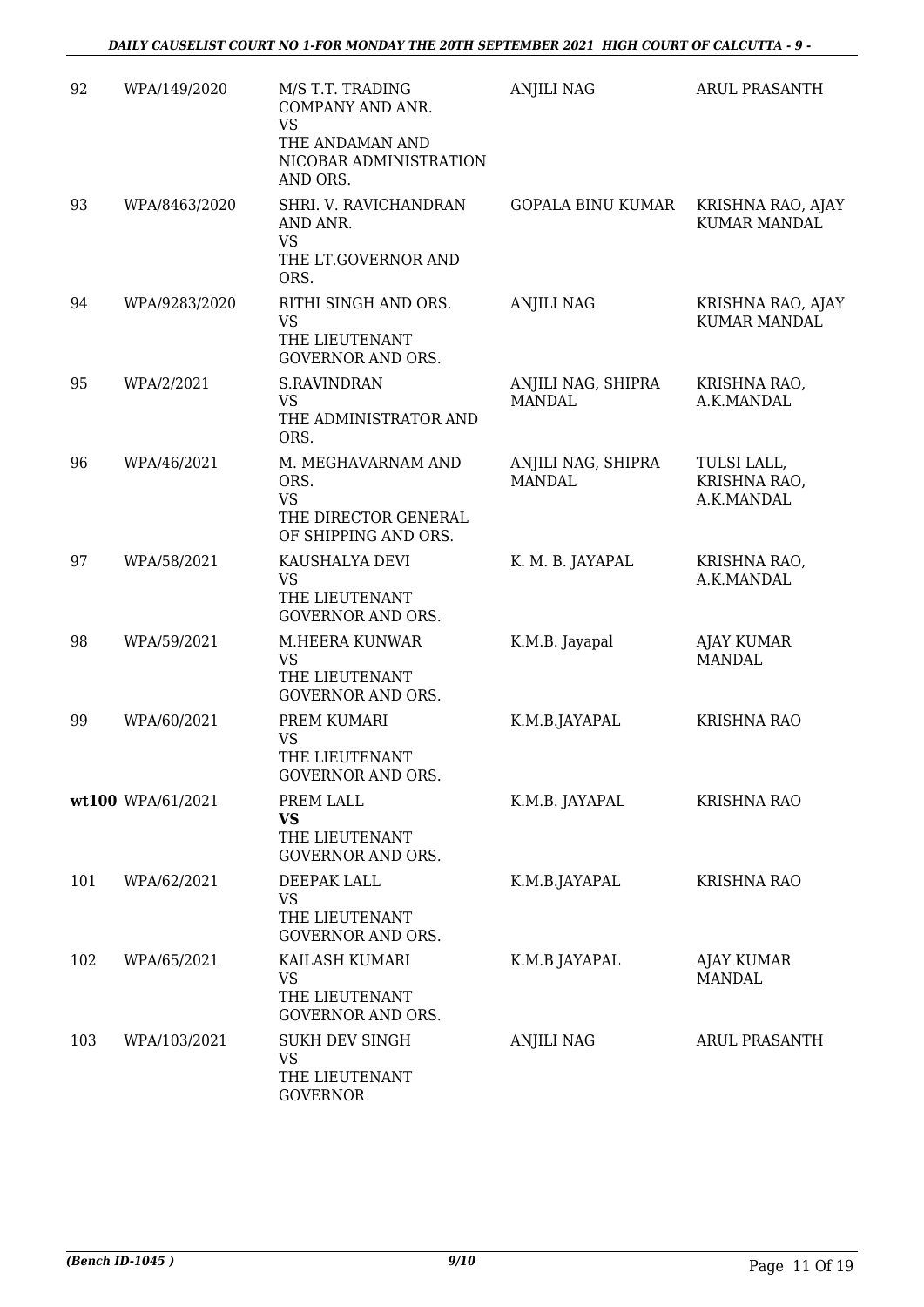|     | wt104 WPA/115/2021 | <b>ABDUL GAFFAR</b><br>VS<br>THE LIEUTENANT<br><b>GOVERNOR AND ORS.</b>                                             | ANJILI NAG, SHIPRA<br>MANDAL.         | ARUL PRASANTH                            |
|-----|--------------------|---------------------------------------------------------------------------------------------------------------------|---------------------------------------|------------------------------------------|
| 105 | WPA/134/2021       | M/S SALCON ENGINEERS<br>AND FABRICATORS AND<br>ANR.<br>VS<br>THE CHAIRMAN, STATE<br>TRANSPORT AUTHORITY<br>AND ORS. | V.D.SIVABALAN,<br><b>RAKESH KUMAR</b> | KRISHNA RAO                              |
| 106 | WPA/185/2021       | THE INDIA RED CROSS<br><b>SOCIETY</b><br>VS<br>THE ANDAMAN AND<br>NICOBAR ADMINISTRATION                            | MOHD. TABRAIZ                         | KRISHNA RAO, AJAY<br><b>KUMAR MANDAL</b> |

IA NO: CAN/2/2021, CAN/1/2021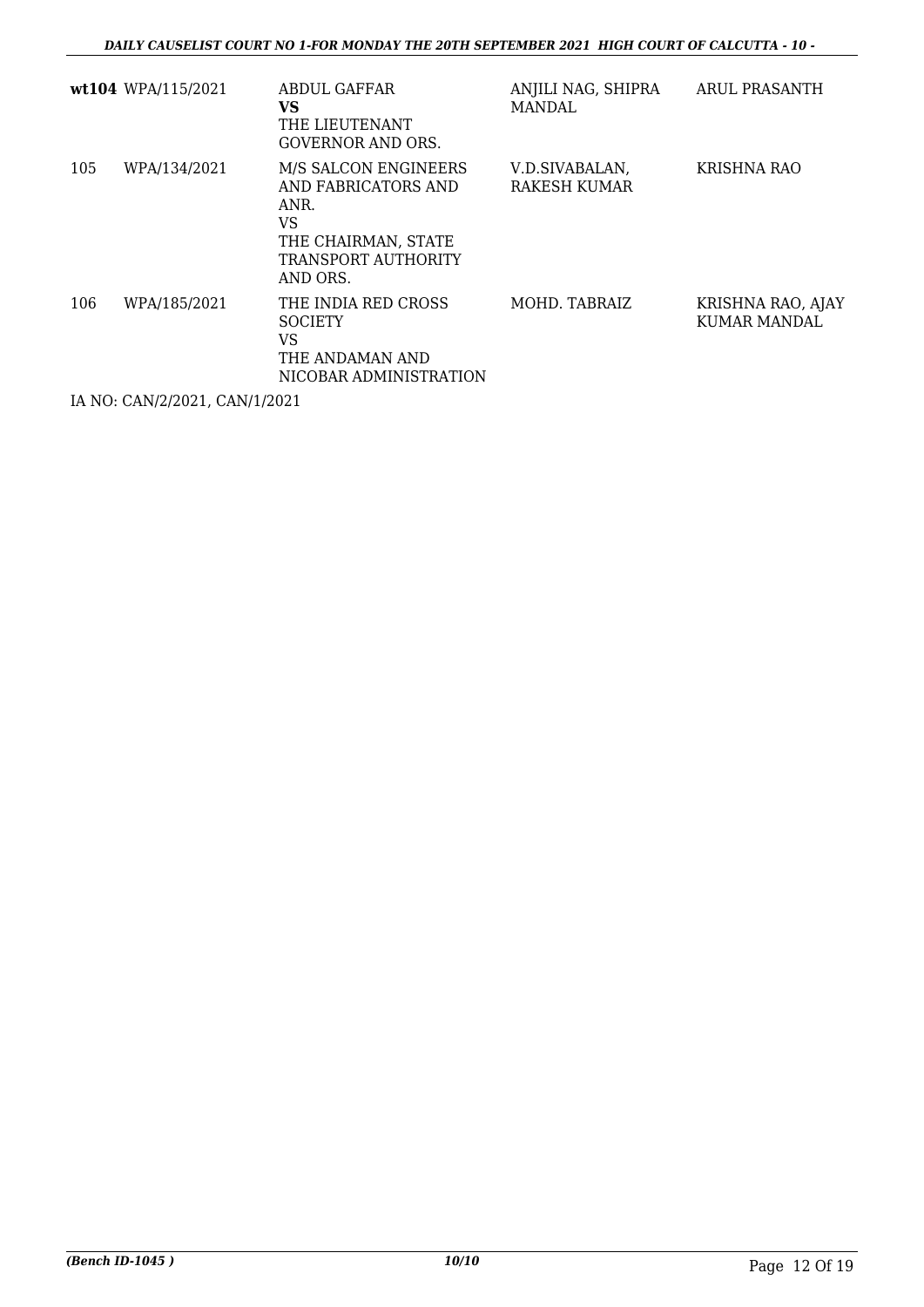

## Calcutta High Court **In The Circuit Bench at Port Blair**

## **Appellate Side**

**DAILY CAUSELIST For Monday The 20th September 2021**

**COURT NO. 2**

#### **SINGLE BENCH (SB)**

#### **HON'BLE JUSTICE SHIVAKANT PRASAD**

|                    | <b>TO BE MENTIONED</b> |                                                                                                                                |                             |                                     |  |  |
|--------------------|------------------------|--------------------------------------------------------------------------------------------------------------------------------|-----------------------------|-------------------------------------|--|--|
| $\mathbf{1}$       | WPA/221/2021           | V.MARI<br><b>VS</b><br>THE TEHSILDAR                                                                                           | ARUN SHANDA<br><b>KUMAR</b> |                                     |  |  |
|                    |                        | <b>SPECIAL LEAVE TO APPEAL</b>                                                                                                 |                             |                                     |  |  |
| 2                  | CRA/14/2019            | THE STATE<br><b>VS</b><br>A.JOSEMON                                                                                            | <b>KRISHNA RAO</b>          | <b>GOPALA BINNU</b><br><b>KUMAR</b> |  |  |
|                    | IA NO: CRAN/1/2021     |                                                                                                                                |                             |                                     |  |  |
|                    |                        | <b>MOTION</b>                                                                                                                  |                             |                                     |  |  |
| 3                  | CRR/11/2021            | <b>NITAIBARAL</b><br><b>VS</b><br><b>SUJATA BARAL</b>                                                                          | KAVITA TIWARI RAO           |                                     |  |  |
|                    | IA NO: CRAN/1/2021     |                                                                                                                                |                             |                                     |  |  |
| $\overline{4}$     | WPA/218/2021           | M/S HONEY BAR AND<br><b>RESTAURANT</b><br><b>VS</b><br>THE UNION TERRITORY OF<br>ANDAMAN AND NICOBAR<br><b>ISANDS AND ORS.</b> | <b>KMB JAYAPAL</b>          | MOHD. TABRAIZ                       |  |  |
| 5                  | CRR/12/2021            | T.KRISHNAMOORTHY<br><b>VS</b><br>THE STATE                                                                                     | <b>ANJILI NAG</b>           |                                     |  |  |
| 6                  | CRR/13/2021            | <b>GOPAL DAS</b><br><b>VS</b><br>THE STATE (THROUGH LD.<br>PUBLIC PROSECUTOR)                                                  | R. ARUL PETER               |                                     |  |  |
| IA NO: CRAN/1/2021 |                        |                                                                                                                                |                             |                                     |  |  |
| 7                  | CRR/14/2021            | THE STATE<br><b>VS</b><br>PAPI BAIDYA                                                                                          | <b>KRISHNA RAO</b>          |                                     |  |  |
|                    | IA NO: CRAN/1/2021     |                                                                                                                                |                             |                                     |  |  |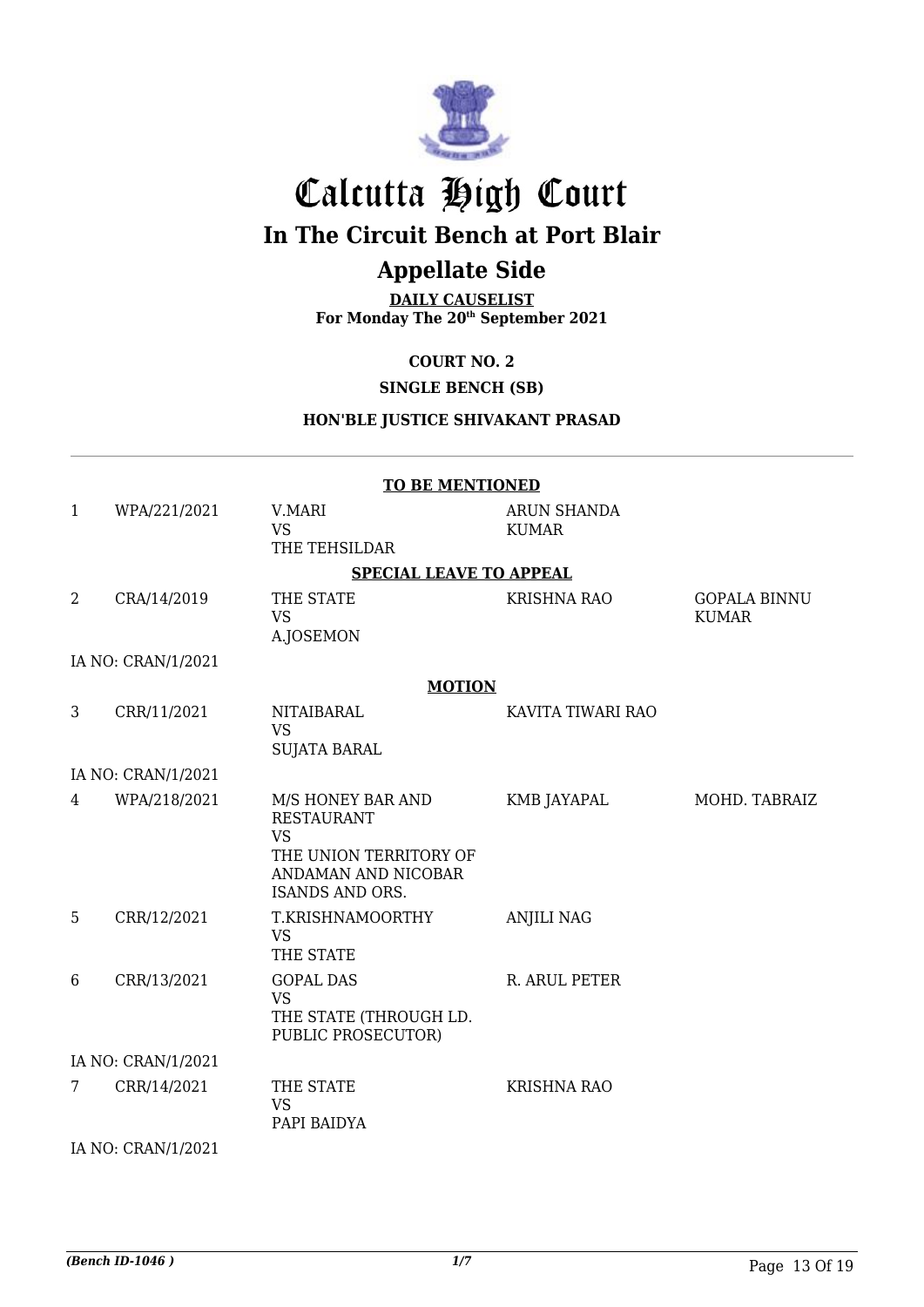| 8  | WPA/234/2021       | <b>SUBHADRA ROY</b><br><b>VS</b><br>THE ANDAMAN AND<br>NICOBAR ADMINISTRATION                | K.VIJAY KUMAR                               |                                     |
|----|--------------------|----------------------------------------------------------------------------------------------|---------------------------------------------|-------------------------------------|
| 9  | WPA/235/2021       | SUDESH SINGH AND<br><b>ANOTHER</b>                                                           | ANJILI NAG                                  | <b>SUMIT KARMAKAR</b>               |
|    |                    | <b>VS</b><br>THE LIEUTENANT<br><b>GOVERNOR</b>                                               |                                             |                                     |
| 10 | WPA/236/2021       | MADHANA KESARI<br>VS<br>THE CHAIRMAN                                                         | <b>RAKESH KUMAR</b>                         |                                     |
|    |                    | <b>FOR ORDERS</b>                                                                            |                                             |                                     |
| 11 | CRA/5/2021         | PRADEEP CHANDA                                                                               | <b>AJITH PRASAD</b>                         |                                     |
|    |                    | <b>VS</b><br>THE STATE (U.T. OF<br>ANDAMAN AND NICOBAR<br>ISLANDS)                           |                                             |                                     |
|    |                    | <b>FOR HEARING</b>                                                                           |                                             |                                     |
| 12 | CRR/1/2017         | THE STATE (CBI)<br><b>VS</b>                                                                 | RAKESH PAL GOBIND                           | <b>ARUL PRASANTH</b>                |
|    |                    | NEWAZESH ALI AND ORS.                                                                        |                                             |                                     |
|    | IA NO: CRAN/1/2021 |                                                                                              |                                             |                                     |
|    | wt13 CRR/17/2018   | THE STATE (CBI)<br><b>VS</b><br>MAN MOHAN SINGH                                              | RAKESH PAL GOBIND                           | MOHD. TABRAIZ                       |
|    | wt14 CRR/18/2018   | THE STATE (CBI)<br><b>VS</b><br>PUSHPA RAJU                                                  | RAKESH PAL GOBIND                           | <b>GOPALA BINNU</b><br><b>KUMAR</b> |
|    | wt15 CRR/19/2018   | THE STATE (CBI)<br><b>VS</b><br>THOMAS HERENZ AND<br>ORS.                                    | RAKESH PAL GOBIND                           | K.M.B.JAYAPAL                       |
| 16 | CRR/18/2019        | RUPESH KISHEN<br><b>VS</b><br>THE STATE                                                      | RAKESH PAL GOBIND                           | <b>SUMIT KARMAKAR</b>               |
| 17 | WPA/174/2019       | N. MANIMEKALAI AND ANR.<br>VS<br>THE KAMARAJ ENGLISH<br>MEDIUM SCHOOL                        | <b>G. BINNU KUMAR</b>                       | M.P. KAMARAJ                        |
|    | wt18 WPA/231/2019  | THE SECRETARY, KAMARAJ<br>ENGLISH MEDIUM SCHOOL<br><b>VS</b><br>N. MANIMEKALAI (EX-          | M.P. KAMARAJ                                | G. BINNU KUMAR                      |
| 19 | WPA/83/2021        | CLERK) AND ANR.<br>ABDUL SIDDIQUE<br><b>VS</b><br>THE LIEUTENANT<br><b>GOVERNOR AND ANR.</b> | MOHD. TABRAIZ                               | KRISHNA RAO, AJAY<br>KUMAR MANDAL   |
| 20 | WPA/100/2020       | DEV DASS @ DIVA DAS AND<br>ANR.<br><b>VS</b><br>THE ARBITRATOR AND ORS.                      | Anjali Nag, Shipra<br>Mondal and R. Pradeep | <b>KRISHNA RAO</b>                  |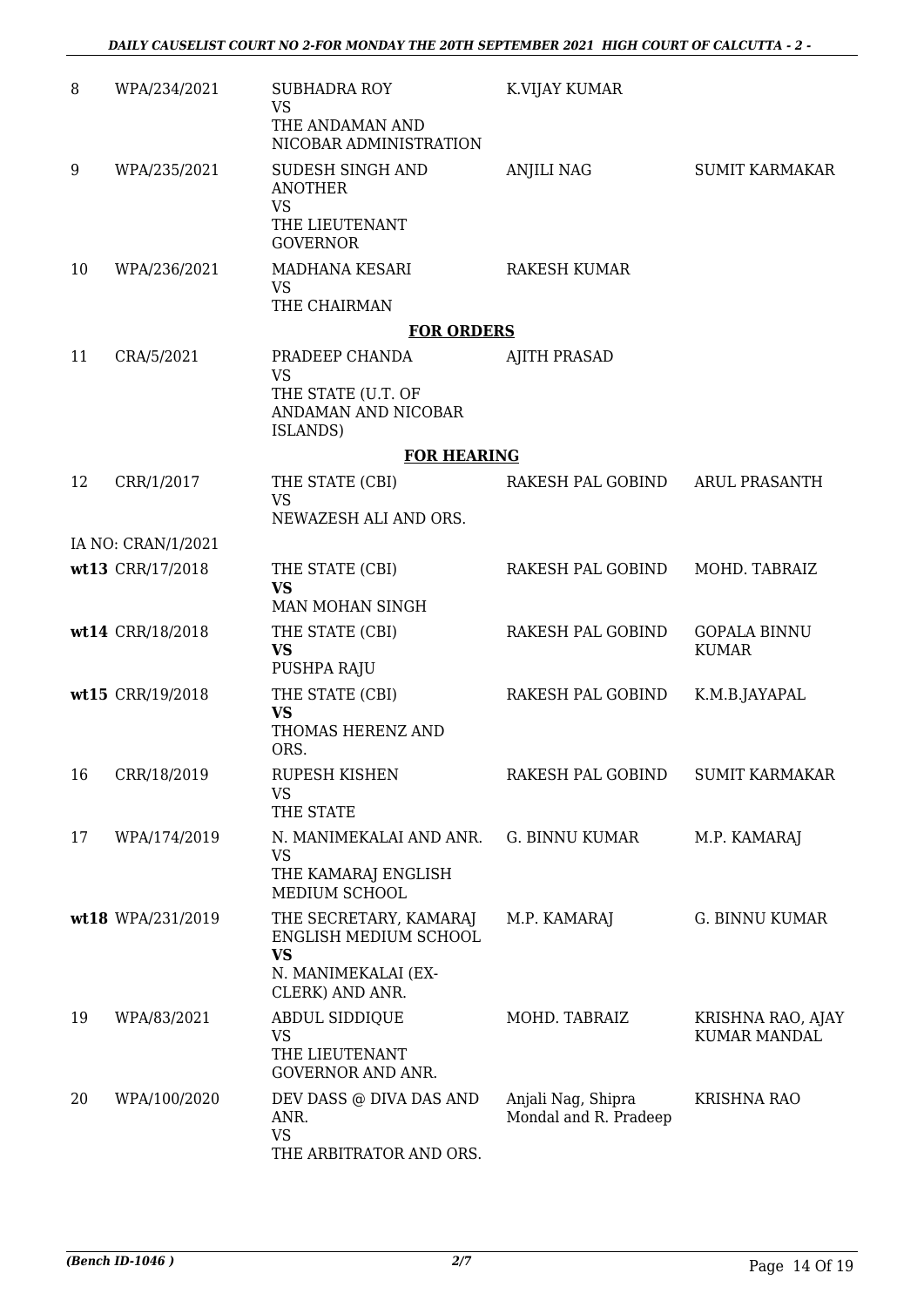*DAILY CAUSELIST COURT NO 2-FOR MONDAY THE 20TH SEPTEMBER 2021 HIGH COURT OF CALCUTTA - 3 -* 

|    | wt21 WPA/101/2020 | DEVA DASS @ DIVA DAS<br>AND ANR.<br><b>VS</b><br>THE ARBITRATOR,<br>REGISTRAR COOPERATIVE<br>SOCIETIES AND ORS.                         | ANJILI NAG, SHIPRA<br>MANDAL, R.PRADEEP                                                 | ARUL PRASANTH,<br><b>KRISHNA RAO</b> |
|----|-------------------|-----------------------------------------------------------------------------------------------------------------------------------------|-----------------------------------------------------------------------------------------|--------------------------------------|
| 22 | WPA/139/2020      | <b>RITA SIL</b><br>VS<br>THE ADMINISTRATOR<br>(LIEUTENANT GOVERNOR)<br>AND ORS.                                                         | <b>ANJILI NAG</b>                                                                       | <b>ARUL PRASANTH</b>                 |
|    | wt23 WPA/190/2021 | <b>RITA SIL</b><br><b>VS</b><br>THE ADMINISTRATOR<br>(LIEUTENANT GOVERNOR)<br>AND ORS.                                                  | <b>ANJILI NAG</b>                                                                       | ARUL PRASANTH                        |
| 24 | WPA/94/2019       | ANDAMAN PLANTATIONS<br>AND DEVELOPMENT<br><b>CORPORATION PRIVATE</b><br>LIMITED AND ANR.<br><b>VS</b><br>THE UNION OF INDIA AND<br>ORS. | <b>RAJA BASU</b><br>CHOUDHARY, JYOTI<br>SINGH, ASIF<br>HUSSAIN,<br><b>V.D.SIVABALAN</b> | <b>ARUL PRASANTH</b>                 |
|    | wt25 WPA/95/2019  | ANDAMAN PLANTATIONS<br>AND DEVELOPMENT<br><b>CORPORATION PRIVATE</b><br>LIMITED AND ANR.<br><b>VS</b><br>UNION OF INDIA AND ORS.        | <b>RAJA BASU</b><br>CHOUDHARY, JYOTI<br>SINGH, ASIF<br>HUSSAIN,<br><b>V.D.SIVABALAN</b> | <b>ARUL PRASANTH</b>                 |
| 26 | WPA/113/2019      | K.RAJESH<br><b>VS</b><br>THE HONBLE LIEUTENANT<br><b>GOVERNOR AND ORS.</b>                                                              | <b>GOPALA BINNU</b><br><b>KUMAR</b>                                                     | ARUL PRASANTH                        |
|    | IA NO: CAN/1/2021 |                                                                                                                                         |                                                                                         |                                      |
|    | wt27 WPA/115/2019 | V.LAXMI KANTA<br>VS.<br>THE HONBLE LIEUTENANT<br><b>GOVERNOR AND ORS.</b>                                                               | <b>GOPALA BINNU</b><br>KUMAR                                                            | ARUL PRASANTH                        |
|    | IA NO: CAN/1/2021 |                                                                                                                                         |                                                                                         |                                      |
|    | wt28 WPA/116/2019 | LINGA RAJU<br><b>VS</b><br>THE HONBLE LIEUTENANT<br><b>GOVERNOR AND ORS.4 ORS</b>                                                       | GOPALA BINNU<br><b>KUMAR</b>                                                            | <b>ARUL PRASANTH</b>                 |
|    | IA NO: CAN/1/2021 |                                                                                                                                         |                                                                                         |                                      |
|    | wt29 WPA/118/2019 | <b>ARATI MONDAL</b><br><b>VS</b><br>THE HONBLE LIEUTENANT<br><b>GOVERNOR AND ORS.</b>                                                   | GOPALA BINNU<br><b>KUMAR</b>                                                            | ARUL PRASANTH                        |
|    | IA NO: CAN/1/2021 |                                                                                                                                         |                                                                                         |                                      |
|    | wt30 WPA/119/2019 | <b>VIJAY LAXMI</b><br><b>VS</b><br>THE HONBLE LIEUTENANT<br><b>GOVERNOR AND ORS.</b>                                                    | GOPALA BINNU<br><b>KUMAR</b>                                                            | ARUL PRASANTH                        |
|    | IA NO: CAN/1/2021 |                                                                                                                                         |                                                                                         |                                      |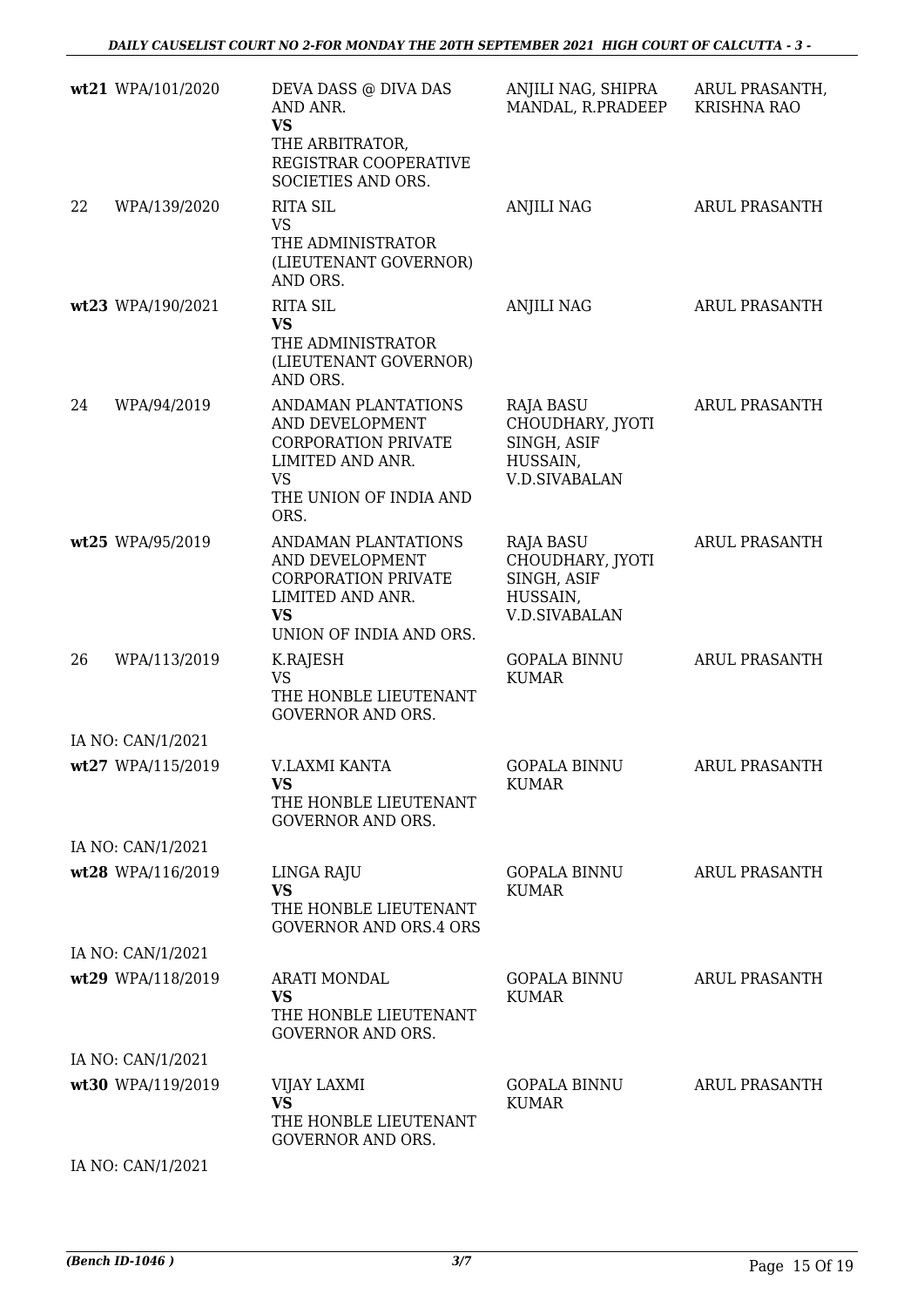#### *DAILY CAUSELIST COURT NO 2-FOR MONDAY THE 20TH SEPTEMBER 2021 HIGH COURT OF CALCUTTA - 4 -*

| 31 | WPA/227/2019      | A.MURUGESAN AND ORS.<br><b>VS</b><br>THE UNION OF INDIA AND<br>ORS.                                        | RAKESH PAL GOBIND,<br>S.C.MISHRA,<br>A.VENKATESH          | TULSI LALL,<br>TASNEEM,<br><b>V.D.SIVABALAN</b> |
|----|-------------------|------------------------------------------------------------------------------------------------------------|-----------------------------------------------------------|-------------------------------------------------|
|    | wt32 WPA/152/2019 | <b>ALOK KUMAR DAS AND</b><br>ORS.<br><b>VS</b><br>THE UNION OF INDIA AND<br>ORS.                           | RAKESH PAL GOBIND,<br>S.C.MISHRA                          | TULSI LALL,<br>TASNEEM,<br><b>V.D.SIVABALAN</b> |
| 33 | WPA/159/2014      | A.ZAHEED<br><b>VS</b><br>THE ANDAMAN AND<br>NICOBAR ADMINISTRATION<br>AND ORS.                             | K.M.B.JAYAPAL,<br>G.MINI                                  | <b>ARUL PRASANTH</b>                            |
| 34 | CRA/1/2017        | SHRI. K. ESWAR RAO<br><b>VS</b><br>SHRI. K. G. SAM KUTTY                                                   |                                                           | A.K.CHAKRABORTY                                 |
| 35 | CRA/6/2018        | THE STATE<br><b>VS</b><br><b>SANDIP KUMAR</b>                                                              | KRISHNA RAO, SUMIT<br><b>KARMAKAR</b>                     | <b>GOPALA BINNU</b><br><b>KUMAR</b>             |
| 36 | WPA/63/2018       | M/S PANKAJ ENTERPRISES<br>AND ANR.<br><b>VS</b><br>ANDAMAN AND NICOBAR<br>ADMINISTRATION AND<br>ORS.       | RAJINDER SINGH,<br><b>TAPAN KUMAR DAS</b>                 | <b>ANJILI NAG</b>                               |
|    | IA NO: CAN/1/2021 |                                                                                                            |                                                           |                                                 |
| 37 | WPA/178/2018      | <b>P.RENU</b><br><b>VS</b><br>THE STATE BANK OF INDIA<br>AND ORS.                                          | D.C.KABIR                                                 | <b>ANJILI NAG</b>                               |
| 38 | WPA/282/2018      | <b>VANVIKAS EMPLOYEES</b><br>ASSOCIATION AND ORS.<br><b>VS</b><br>THE MINISTRY OF HOME<br>AFFAIRS AND ORS. | <b>GOPALA BINNU</b><br><b>KUMAR</b>                       | TULSI LALL,<br><b>TASNEEM</b>                   |
| 39 | CRA/3/2019        | THE STATE<br><b>VS</b><br>A.MAHESHWAR RAO AND<br>ORS.                                                      | A.S.ZINU                                                  | ANJILI NAG, GOPALA<br><b>BINNU KUMAR</b>        |
| 40 | CRA/9/2019        | THE STATE (CBI)<br><b>VS</b><br>SHAJAN T.OOMEN                                                             | RAKESH PAL GOBIND                                         | <b>GOPALA BINNU</b><br><b>KUMAR</b>             |
| 41 | CRA/11/2019       | <b>SUJIT MAJUMDAR</b><br><b>VS</b><br>THE STATE                                                            | <b>GOPALA BINNU</b><br>KUMAR, RAKESH PAL<br><b>GOBIND</b> |                                                 |
| 42 | CRA/12/2019       | PRADEEP HALDER<br>VS<br>THE STATE                                                                          | D. ILANGO AND R.<br>PRADEEP                               | <b>KRISHNA RAO</b>                              |
| 43 | CRR/13/2019       | <b>B.RAJALAXMI AND ANR.</b><br><b>VS</b><br>K.M.RAMESH                                                     | ARUL PRASANTH,<br><b>DOLLY SARKAR</b>                     | D.ILANGO, ANJILI<br><b>NAG</b>                  |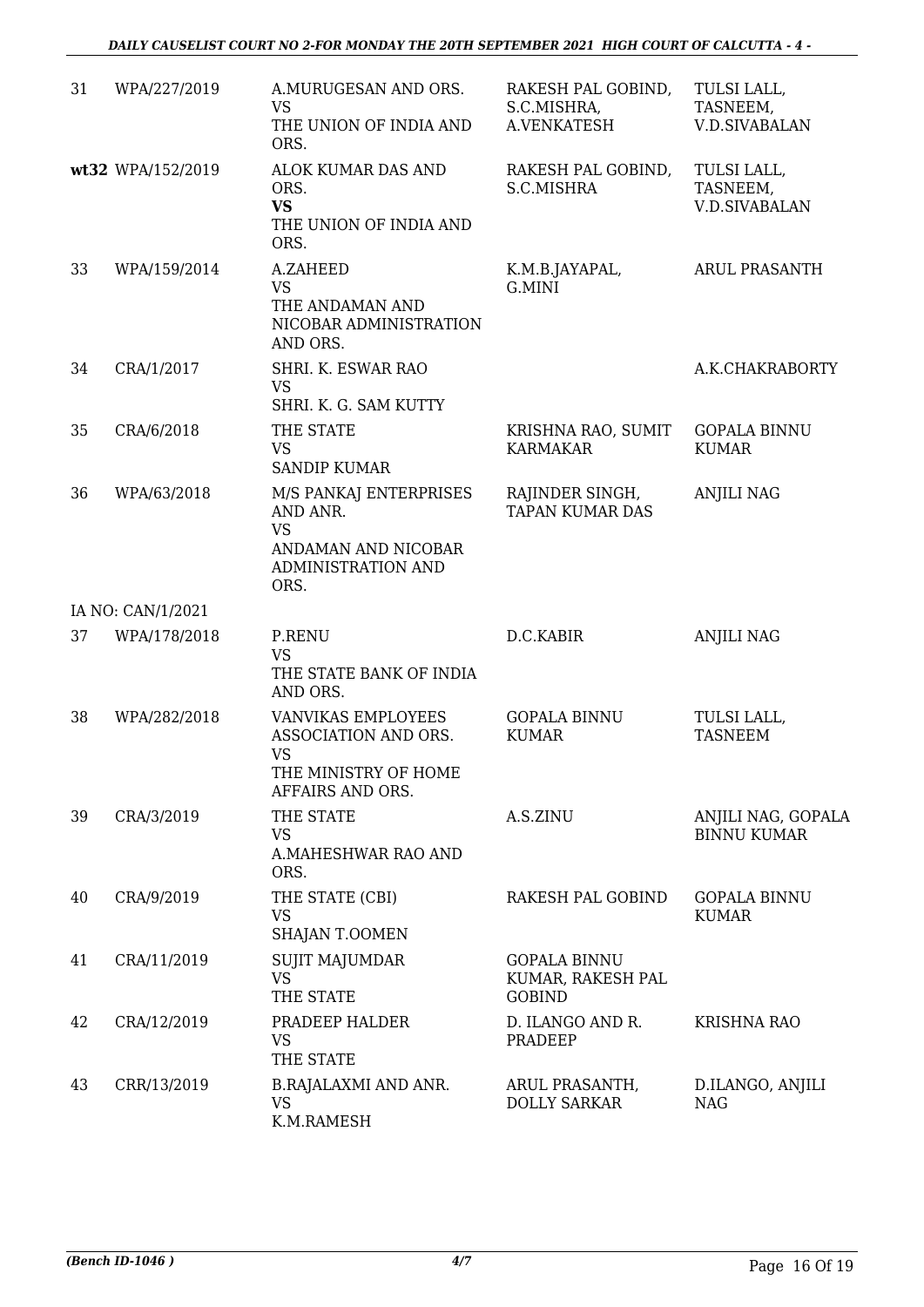| 44 | CRR/31/2019  | SHRI. MOHD ASIF<br><b>VS</b><br>SMTI. MUBASHIRA                                                               | MRS. KAVITA TEWARI<br><b>RAO</b>         | MS. BABITA DAS                           |
|----|--------------|---------------------------------------------------------------------------------------------------------------|------------------------------------------|------------------------------------------|
| 45 | WPA/200/2019 | M/S. NEW BHARAT<br><b>ENGINEERING WORKS</b><br><b>VS</b><br>ANDAMAN AND NICOBAR<br>ADMINISTRATION AND<br>ORS. | DEEP CHAIM, KABIR,<br>S. AJITH PRASAD    | KRISHNA RAO, AJAY<br><b>KUMAR MANDAL</b> |
| 46 | WPA/206/2019 | SUDEEP RAI SHARMA<br><b>VS</b><br>THE UNION OF INDIA AND<br>ORS.                                              | <b>GOPALA BINU KUMAR</b>                 | S.GANGULY                                |
| 47 | WPA/219/2019 | SMTI. JAI LAKSHMI<br><b>VS</b><br>THE ANDAMAN AND<br>NICOBAR ADMINISTRATION<br>AND ORS.                       | G. MINI AND<br>K.M.B.JAYAPAL             |                                          |
| 48 | WPA/238/2019 | SMTI. PRIYA MINJ<br><b>VS</b><br>THE ANDAMAN AND<br>NICOBAR ADMINISTRATION<br>AND ANR.                        | K. M. B. JAYAPAL                         | <b>KRISHNA RAO</b>                       |
| 49 | WPA/243/2019 | KARTICK AND ORS.<br><b>VS</b><br>THE LIEUTENANT<br><b>GOVERNOR AND ORS.</b>                                   | ANJILI NAG, SHIPRA<br><b>MANDAL</b>      | <b>KRISHNA RAO</b>                       |
| 50 | WPA/248/2019 | <b>A.SUNDAR</b><br><b>VS</b><br>THE HONBLE LIEUTENANT<br><b>GOVERNOR AND ORS.</b>                             | <b>GOPALA BINNU</b><br><b>KUMAR</b>      | M.P.KAMARAJ                              |
| 51 | WPA/267/2019 | THE GENERAL MANAGER,<br>ANIIDCO LTD.<br><b>VS</b><br>Y. JOHN AND ORS.                                         | ANJILI NAG,<br><b>R.PRADEEP</b>          | <b>GOPALA BINNU</b><br><b>KUMAR</b>      |
| 52 | WPA/287/2019 | ISLAND TRAVELS PVT. LTD.<br><b>VS</b><br>THE ANDAMAN AND<br>NICOBAR ADMINISTRATION<br>AND ORS.                | DEEP CHAIM KABIR,<br><b>AJITH PRASAD</b> | KRISHNA RAO,<br><b>ANJILI NAG</b>        |
| 53 | WPA/289/2019 | YOHANNAN SAJEEVAN AND<br>ANR.<br><b>VS</b><br>ANDAMAN AND NICOBR<br><b>ADMINISTRATION</b>                     | DEEP CHAIM KABIR,<br><b>AJIT PRASAD</b>  | <b>KRISHNA RAO</b>                       |
| 54 | WPA/324/2019 | V.TRIMURTHY AND ORS.<br><b>VS</b><br>THE LIEUTENANT<br><b>GOVERNOR AND ORS.</b>                               | ANJILI NAG                               | <b>ARUL PRASANTH</b>                     |

IA NO: CAN/1/2021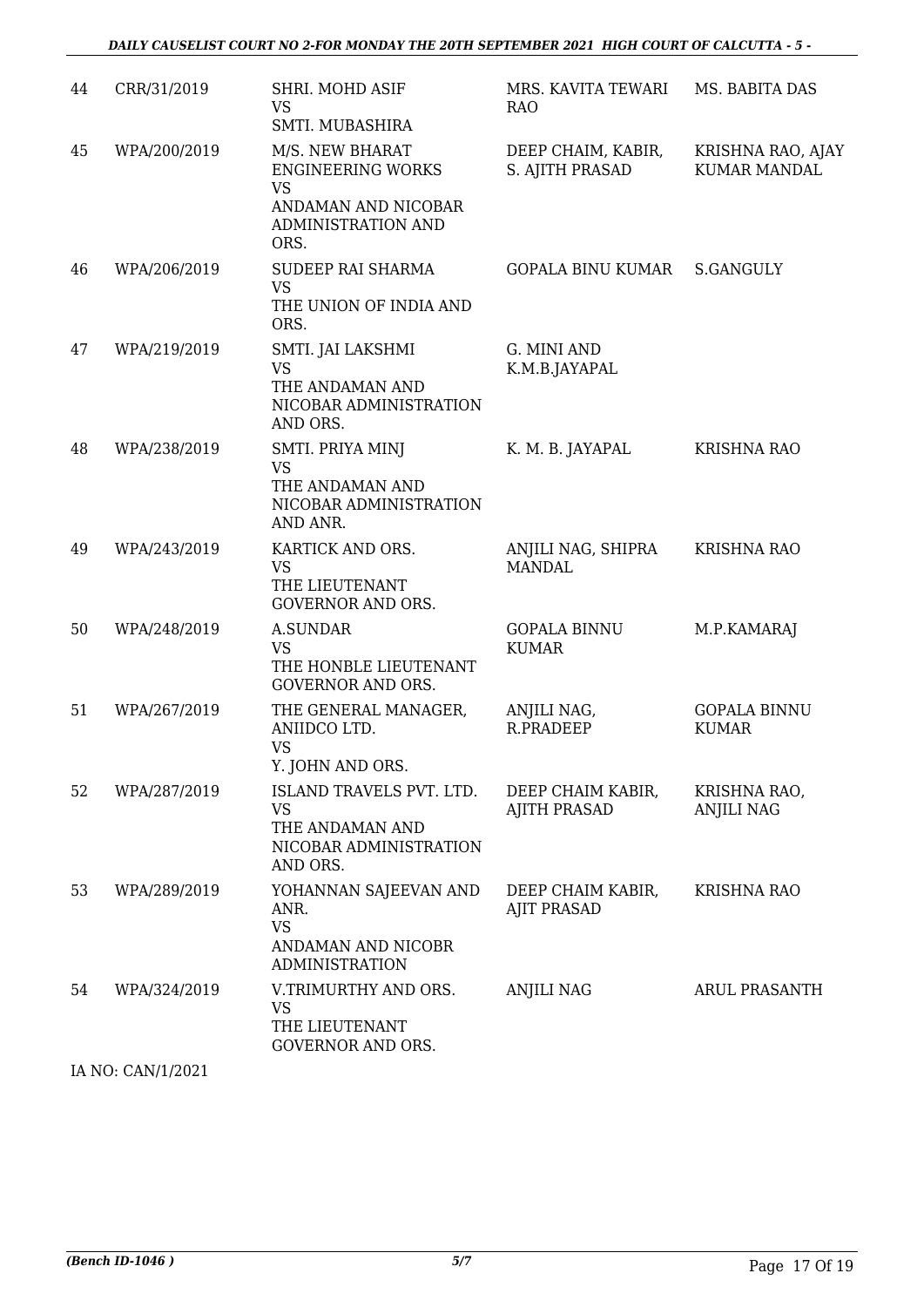| 55 | WPA/20297/2019 | M/S ARYAN AQUA (INDIA)<br>PVT. LTD.<br><b>VS</b><br>THE ANDAMAN AND<br>NICOBAR ADMINISTRATION<br>AND ORS.                                  | <b>ANJILI NAG</b>                    | KRISHNA RAO, AJAY<br><b>KUMAR MANDAL</b>     |
|----|----------------|--------------------------------------------------------------------------------------------------------------------------------------------|--------------------------------------|----------------------------------------------|
| 56 | CRA/1/2020     | SAROJIT KULLU<br><b>VS</b><br>THE STATE                                                                                                    | D.ILANGO                             | M.P.KAMARAJ                                  |
| 57 | WPA/33/2020    | N.YUSUF<br><b>VS</b><br>THE ANDAMAN AND<br>NICOBAR ADMINISTRATION<br>AND ORS.                                                              | K.VIJAY KUMAR                        | AJAY KUMAR<br><b>MANDAL</b>                  |
| 58 | WPA/47/2020    | S.PONNAMMAL<br>VS<br>THE UNION OF INDIA AND<br>ORS.                                                                                        | DEEP CHAIM KABIR,<br>AJITH S. PRASAD | <b>KRISHNA RAO</b>                           |
| 59 | WPA/54/2020    | <b>KISHEN RAM</b><br><b>VS</b><br>THE LIEUTENANT<br><b>GOVERNOR AND ORS.</b>                                                               | G. MINI AND K.M.B.<br>JAYAPAL        |                                              |
| 60 | WPA/90/2020    | S. SHANMUGANATHAN<br><b>VS</b><br>ANDAMAN NICOBAR<br><b>ISLANDS INTEGRATED</b><br>DEVELOPMENT<br>CORPORATION LIMITED<br>(ANIIDCO) AND ANR. | GOPALA BINU KUMAR                    | <b>ANJILI NAG</b>                            |
| 61 | WPA/94/2020    | JOHN EKKA AND ORS.<br><b>VS</b><br>THE UNION OF INDIA AND<br>ORS.                                                                          | <b>GOPALA BINNU</b><br><b>KUMAR</b>  | <b>KRISHNA RAO</b>                           |
| 62 | WPA/96/2020    | P.VAIKUNTA RAO<br><b>VS</b><br>THE UNION OF INDIA AND<br>ORS.                                                                              | <b>GOPALA BINNU</b><br><b>KUMAR</b>  | <b>KRISHNA RAO</b>                           |
| 63 | WPA/109/2020   | <b>SASI KALA</b><br><b>VS</b><br>THE UNION OF INDIA AND<br>ORS.                                                                            | K.M.B.JAYAPAL,<br>G.MINI             | <b>KRISHNA RAO</b>                           |
| 64 | WPA/119/2020   | <b>LALTA PRASAD</b><br><b>VS</b><br>THE LIEUTENANT<br><b>GOVERNOR AND ORS.</b>                                                             | <b>ANANDA HALDER</b>                 | KRISHNA RAO,<br>A.K.MANDAL,<br>K.M.B.JAYAPAL |
| 65 | WPA/122/2020   | S. K. MONIRUL ALI<br><b>VS</b><br>THE LT. GOVERNOR AND<br>ORS.                                                                             | MOHAMMED<br>TABRAIZ                  | <b>KRISHNA RAO</b>                           |
| 66 | WPA/124/2020   | M.KRISHNAN<br><b>VS</b><br>THE LIEUTENANT<br>GOVERNOR AND ORS.                                                                             | MOHD. TABRAIZ                        | <b>ARUL PRASANTH</b>                         |